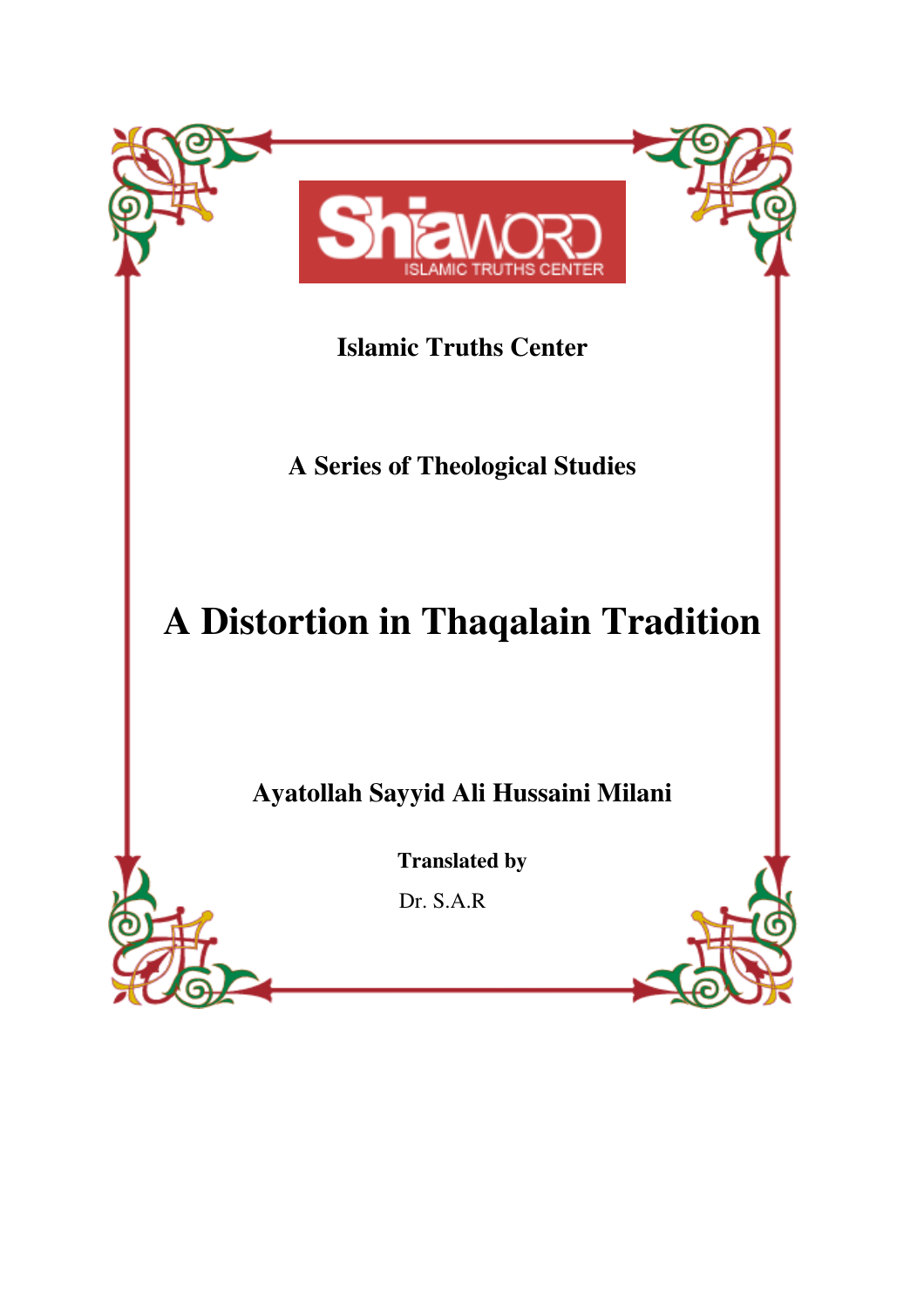# **Contents**

| The Narrators of Thaqalain Tradition and Their Traditions  6        |
|---------------------------------------------------------------------|
| An inquiry into the narrators of Thaqalain tradition and their      |
|                                                                     |
|                                                                     |
|                                                                     |
|                                                                     |
|                                                                     |
|                                                                     |
|                                                                     |
|                                                                     |
|                                                                     |
|                                                                     |
|                                                                     |
|                                                                     |
|                                                                     |
| The chain of this tradition in Ibn Hisham's al-Sira al-Nabawiyya 16 |
| The chain of this tradition in Bayhaqi's al-Sunan al-Kubra 19       |
|                                                                     |
|                                                                     |
|                                                                     |
|                                                                     |
|                                                                     |
|                                                                     |
|                                                                     |
|                                                                     |
|                                                                     |
|                                                                     |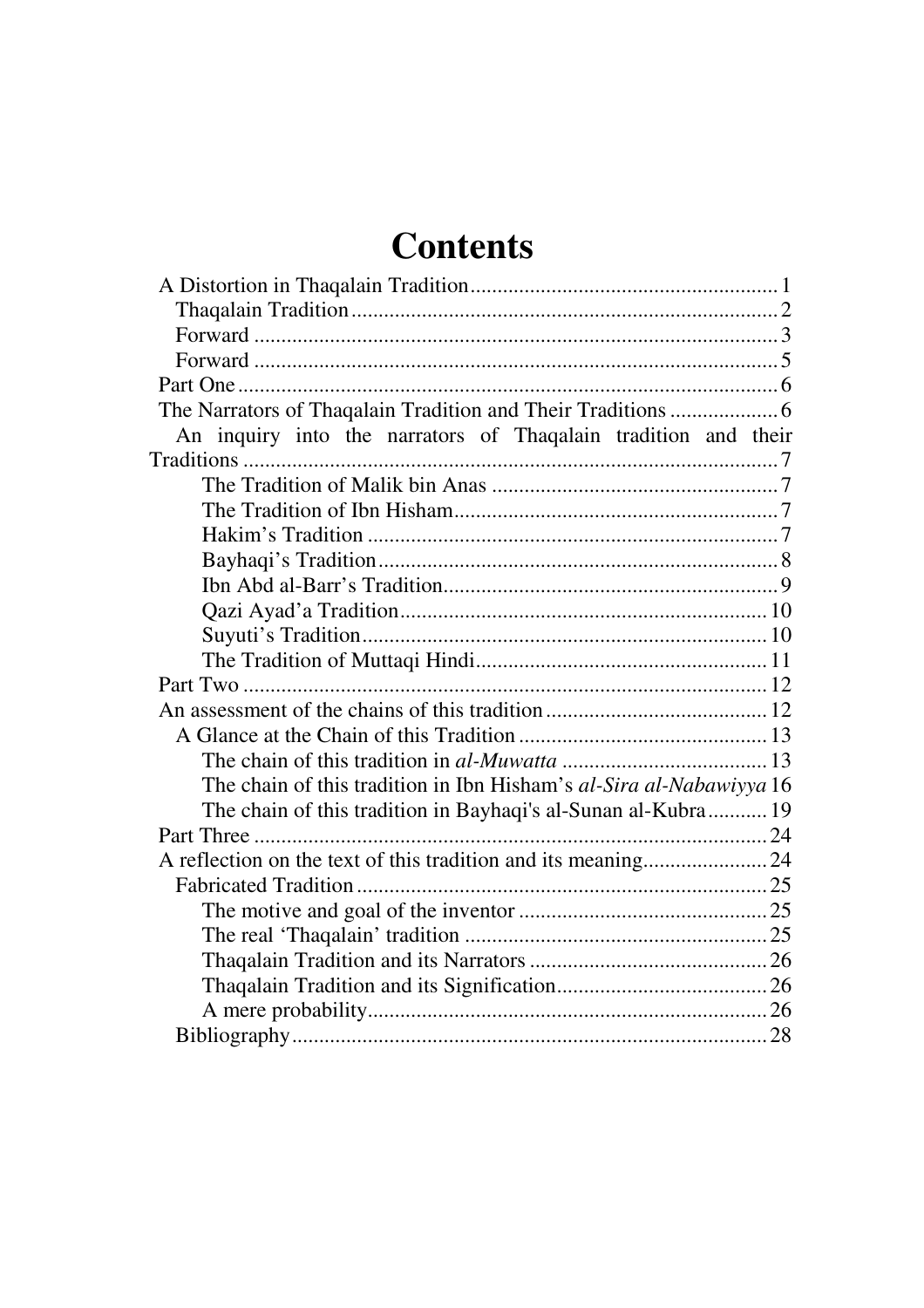In the Name of God the Beneficent the Merciful

## **Thaqalain Tradition**

Jabir bin Abdullah Ansari quotes the Holy Prophet (s) as saying:

 $^1$  اليها الناس! انى تركت فيكم ما ان اخذتم به لن تضلوا: كتاب الله و عترتى أهل بيتى

*O' people! I have left something (among you) to which if you hold fast, you will never go astray: Allah's Book and my progeny.* 

 1 - *Sahih e Tirmidhi,* vol. 5, p. 662, Tradition, no. 3786.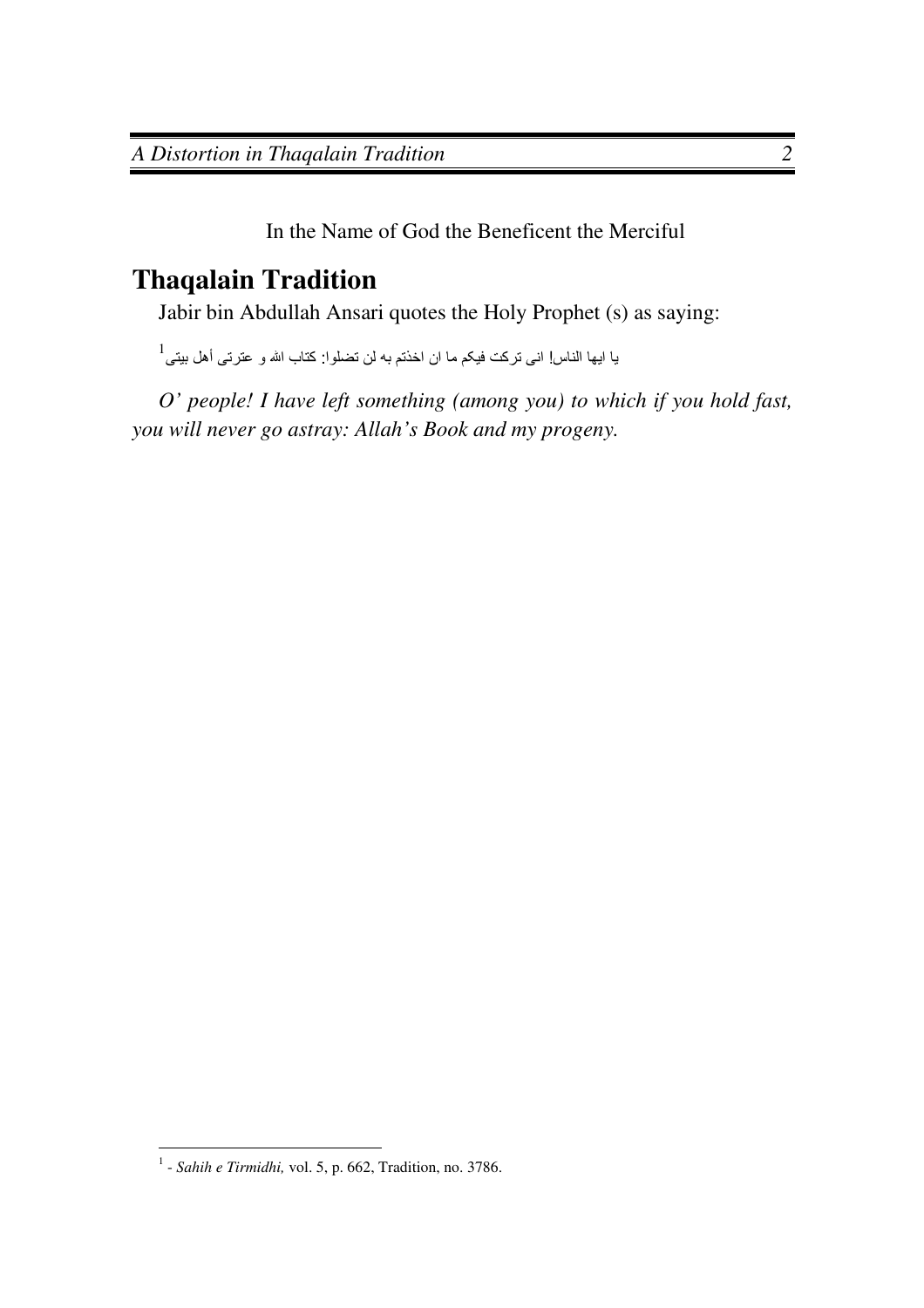## **Forward**

With the prophetic mission of Prophet Muhammad (s), the seal of the prophets, the last and the most perfect divine religion was conveyed to humanity and prophethood came to an end.

The religion of Islam emerged in Mecca but after twenty three years of arduous efforts made by the Messenger Allah (s) and a handful of his loyal companions it spread all over the Arabian Peninsula.

The continuation of this divine mission was a task that was entrusted publicly on Dhul Hijja, the eighteenth, by Allah, the Glorious, to Ali (a.s), the commander of the faithful and the first personality after the Holy Prophet (a) in the world of Islam.

With the proclamation of Hazrat Ali's guardianship and succession on this day, divine blessings were completed and the religion of Islam was perfected, being announced as the only religion chosen by Allah. That was how unbelievers and pagans got disappointed from destroying Islam.

Soon after [the demise of the Messenger of Allah (s)], some of the companions of the Holy Prophet (s) based on their pre-hatched conspiracies, brought deviation in the course of guidance and leadership. They closed the gate of the city of knowledge putting Muslims in perplexity. From the very beginning of their rule, they placed the truths of Islam – that were like shinning sun – behind the dark clouds of doubt and skepticism by putting a ban on recording prophetic traditions , spreading fabricated traditions , casting doubts and using hypocrisy and deception.

Obviously, in spite of all conspiracies hatched by the enemies of Islam, the truths of Islam and noble sayings of the Messenger of Allah (s) were promulgated by the Commander of the Faithful, Ali (a.s.), his successors and a few of his devout companions and those truths kept flowing and manifesting themselves in one way or the other in the course of history. By explaining the truths, they did away with the doubts, hesitation, illusions,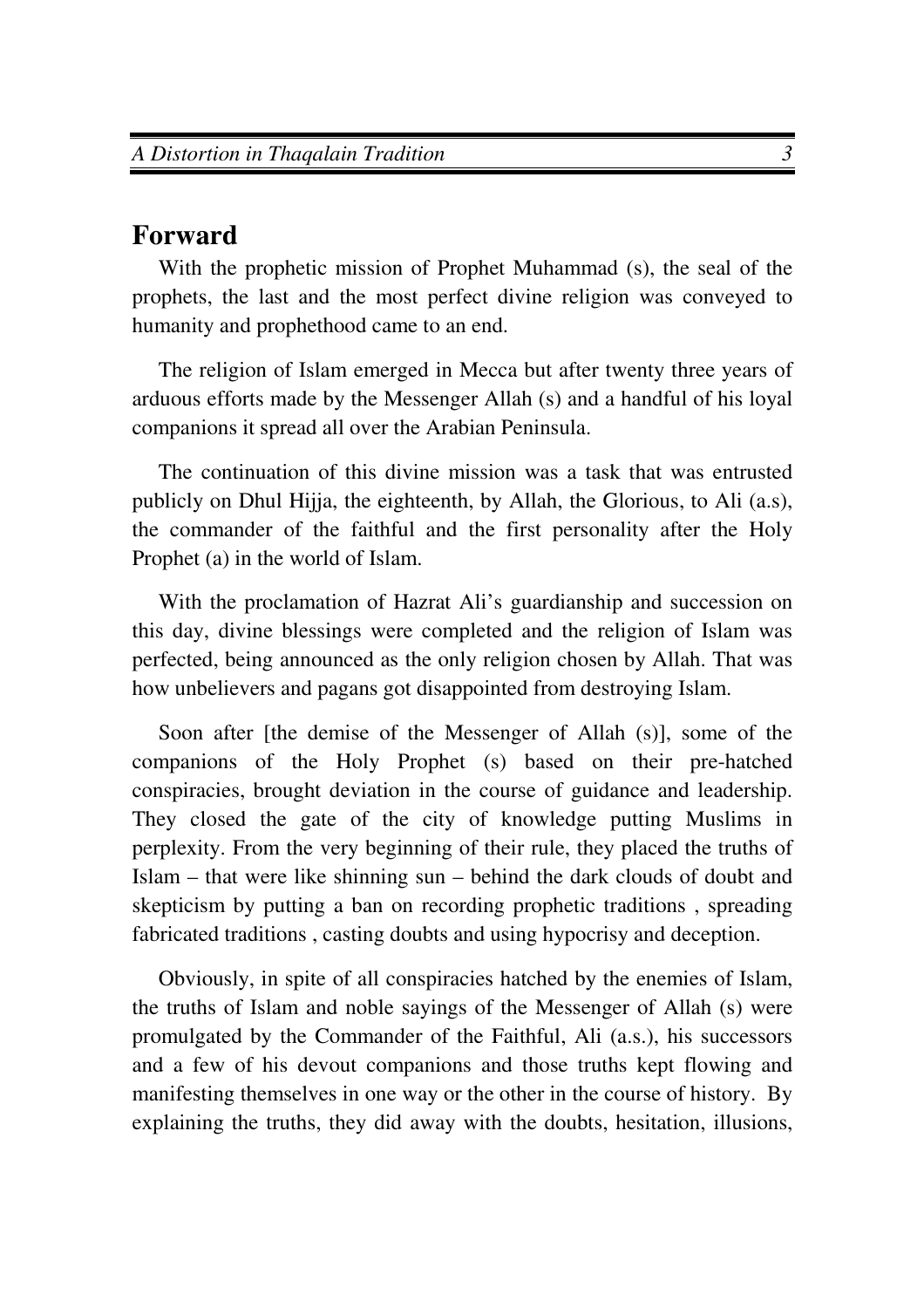and unfounded beliefs inculcated by the enemies of Islam, making truths clear to all.

In this respect, great scholars and men of knowledge such as Sheikh Mufid, Sayyid Murtadha, Khaja Nasir, Allamah Hilli, Qadhi Nurullah, Mir Hamid Husain, Sayyid Sharafuddin, Allamah Amini etc. are like shining stars for they are the ones who defended Islamic truths, explained the realities of the school of Ahlulbayt (a.s.) and dealt with spurious arguments using their tongues and pens.

In our era, one of the of the scholars and researchers who has, with his eloquent pen and expressive writing, explained the truths of the religion of Islam and astutely defended the leadership and wilayah (guardianship) of the Commander of the Faithful, Ali (a.s.) is Ayatollah Sayyid Ali Husaini Milani.

The Islamic Truths Center is proud to embark on reviving the fruitful and precious works of that great researcher by reviewing, translating and publishing them in a bid to make them available to students, scientific figures and those who are in search for Islamic truths.

The book in your hand is a translation of one of his works, intended to acquaint the English audience with Islamic truths. It is expected that this humble effort will earn the pleasure of the Remnant of Allah, the Imam of Time [the twelfth Shiite Imam] may Allah hasten his reappearance.

Islamic Truths Center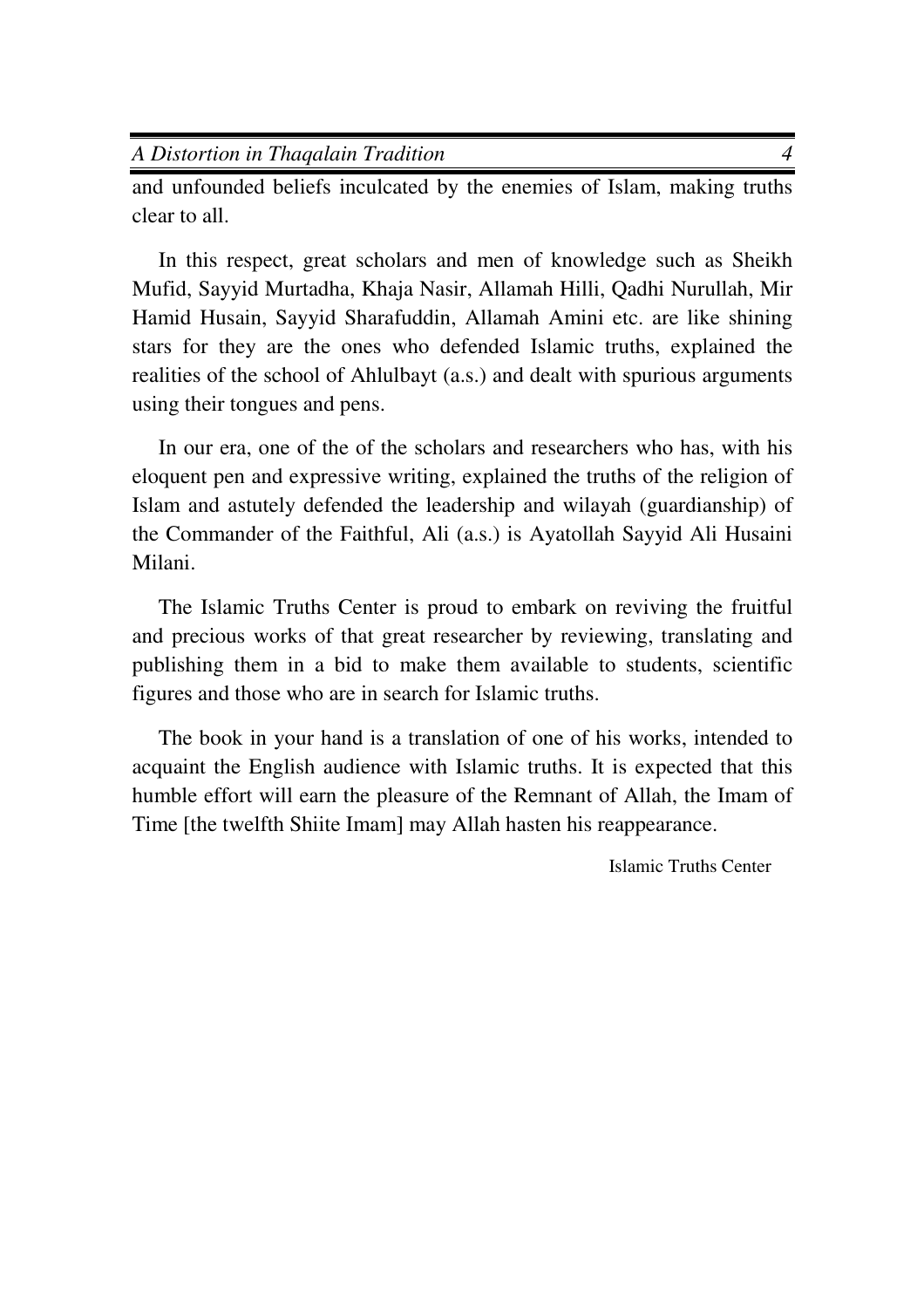#### **In the name of Allah, the Beneficent, the Merciful**

*All praise is due to Allah, the Lord of the worlds and may prayer and peace be upon our master and Prophet, Muhammad, and his pure progeny, and may Allah's curse be upon all their enemies from the first to the last one.* 

## **Forward**

Thaqalain tradition is a famous and well-known tradition that is reported by [both] Sunnites and Shiites. Hundreds of prominent narrators and tradition memorizers belonging to various centuries, have narrated this tradition from around forty male and female companions of the Holy Prophet (s), using numerous ways.

Since there is no objection about the reporters and the content of this tradition, some self-interested figures have fabricated the tradition of adherence to Book (Qur'an) and Tradition (prophet's tradition) [instead of Qur'an and Prophet's progeny] as two weighty things. The Holy Prophet (s) according to this tradition which is quoted by Sunnites, said:

 *"I am leaving two precious things among you: Allah's Book and my tradition."* 

It is worth mentioning that according to some sources the Holy Prophet (s) said this word in his speech in Farewell Hajj.

The present pamphlet studies this tradition and its reporters, critically examines them and shows the truth to those who seek it.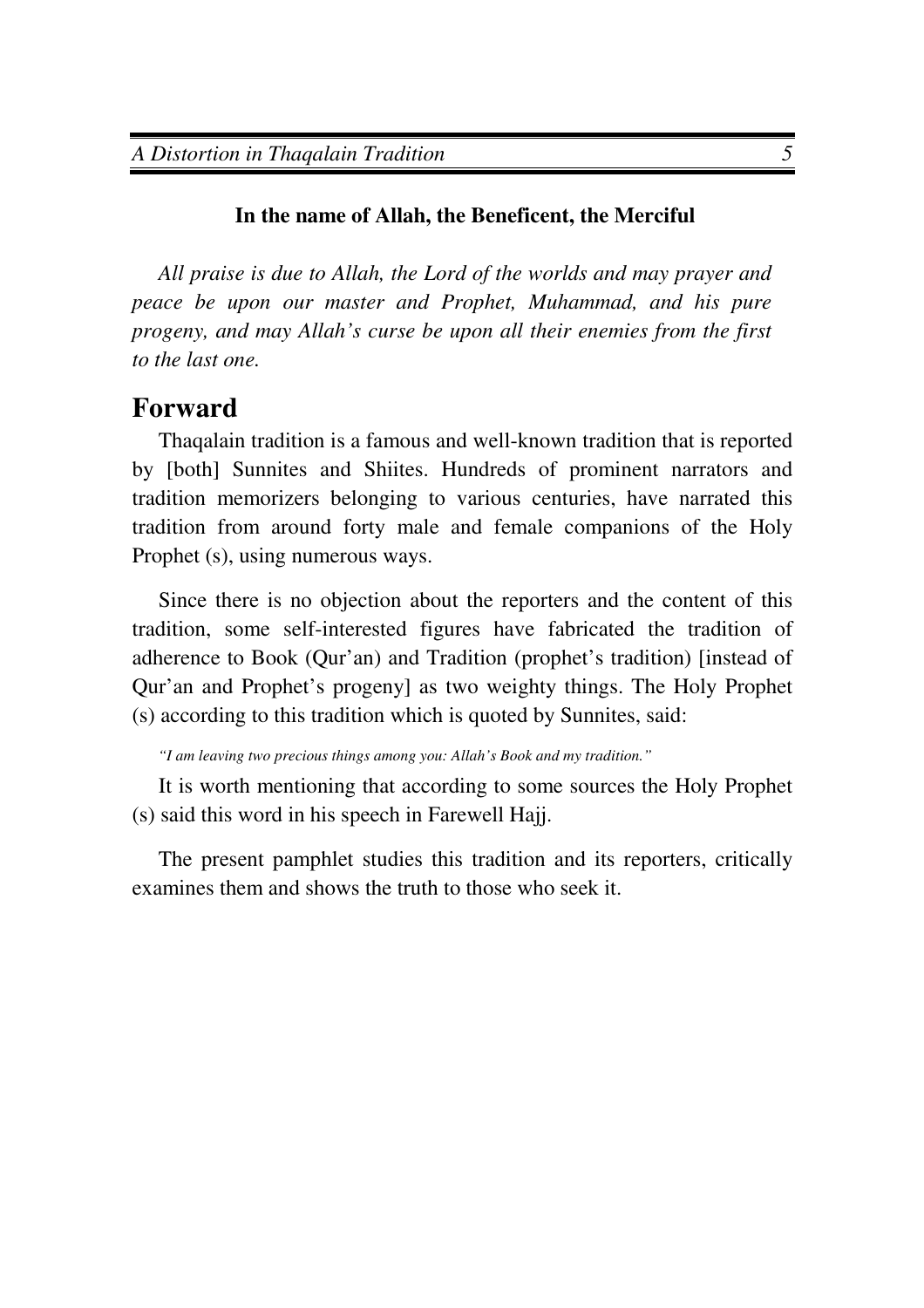# **Part One**

# **The Narrators of Thaqalain Tradition and Their Traditions**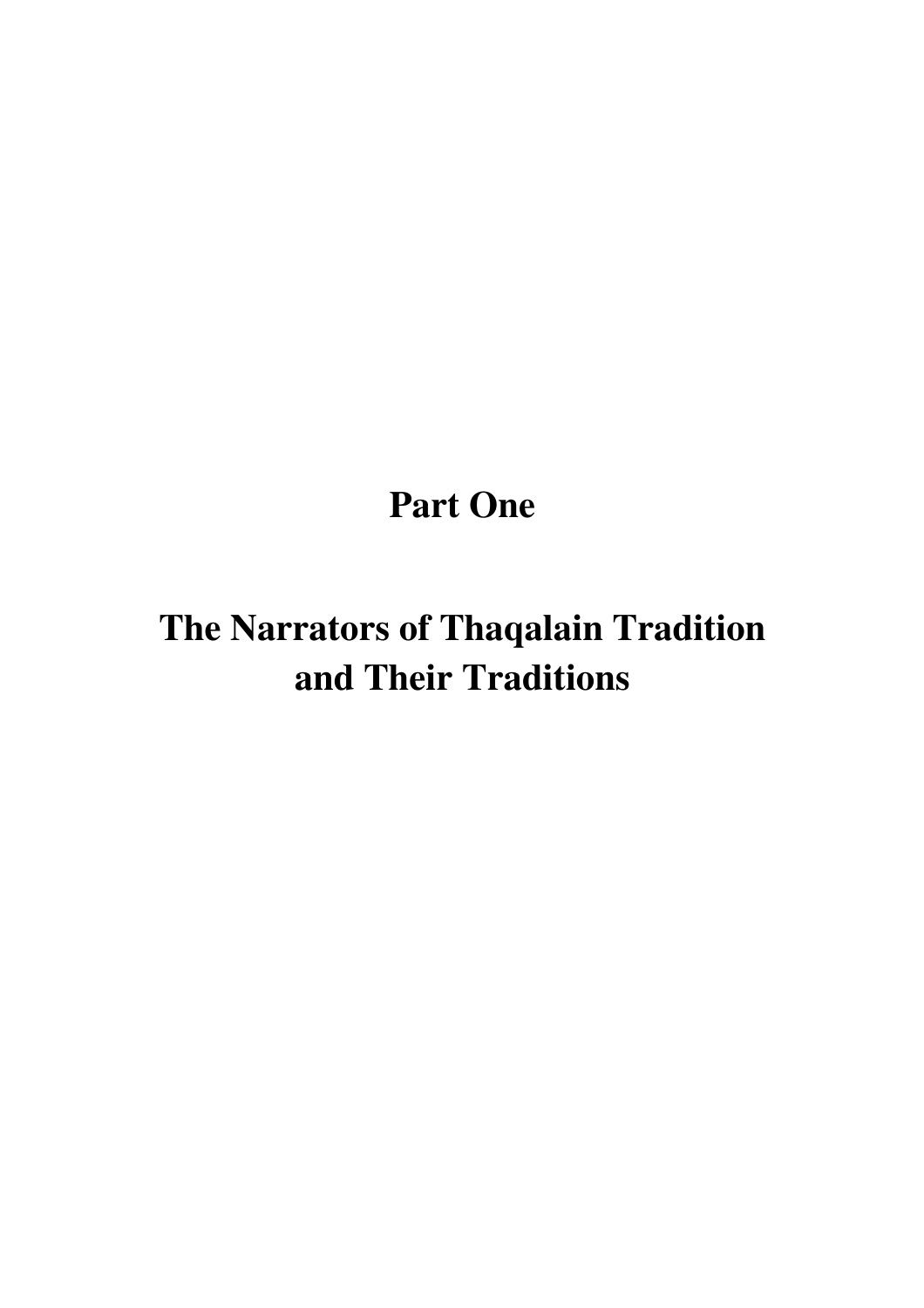## **An inquiry into the narrators of Thaqalain tradition and their Traditions**

No doubt, the version of Thaqalain tradition that contains 'Book and Tradition' [in place of Book and Prophet's progeny] has appeared only in a few Hadith books and biographical works, which we will now study.

## **The Tradition of Malik bin Anas**

Based on researches made the most ancient narrator of this tradition is Malik bin Anas (d. 179 AH). In his *al-Muwatta*, he quotes the Holy Prophet  $(s)^2$  as saying:

*"I leave two things among you, as long as you follow them, you will never go astray: Allah's Book and His Prophet's tradition."* 

## **The Tradition of Ibn Hisham**

Another person who has narrated this tradition is Ibn Hisham (d. 218 AH). In his *al-Sira al-Nabaviyya*, which is an abridgment of *al-Sira* by Muhammad bin Ishaq, he quotes the Holy Prophet (s) as having said in his Farewell Hajj:

*"…And I have left something among you to which if you resort, you will never go astray and they are clear issues: Allah's Book and His prophet's tradition."* 

## **Hakim's Tradition**

 $\overline{a}$ 

Hakim e Nayshaburi (d. 405 AH) has also narrated this tradition. He has mentioned it in his *al-Mustadrak* and, commenting on it, he says:

It is narrated from Abu Bakr Ahmad Ibn Ishaq Faqih, from Abbas Ibn Isqati, from Ismael Ibn Abi Uwais from Muhammad BinFazl Sha'arani from his grandfather, from Ibn Abi Uwais, from his father, from Thawr Ibn

 $2$ - The letter's' stands for 'peace be upon him and his progeny'. Though the Sunnite sources suffice to saying 'peace be upon him' after mentioning the name of the Prophet (s), omitting 'and his progeny', we have intended to mention the whole version of this supplication, whenever we have used the abbreviation's'.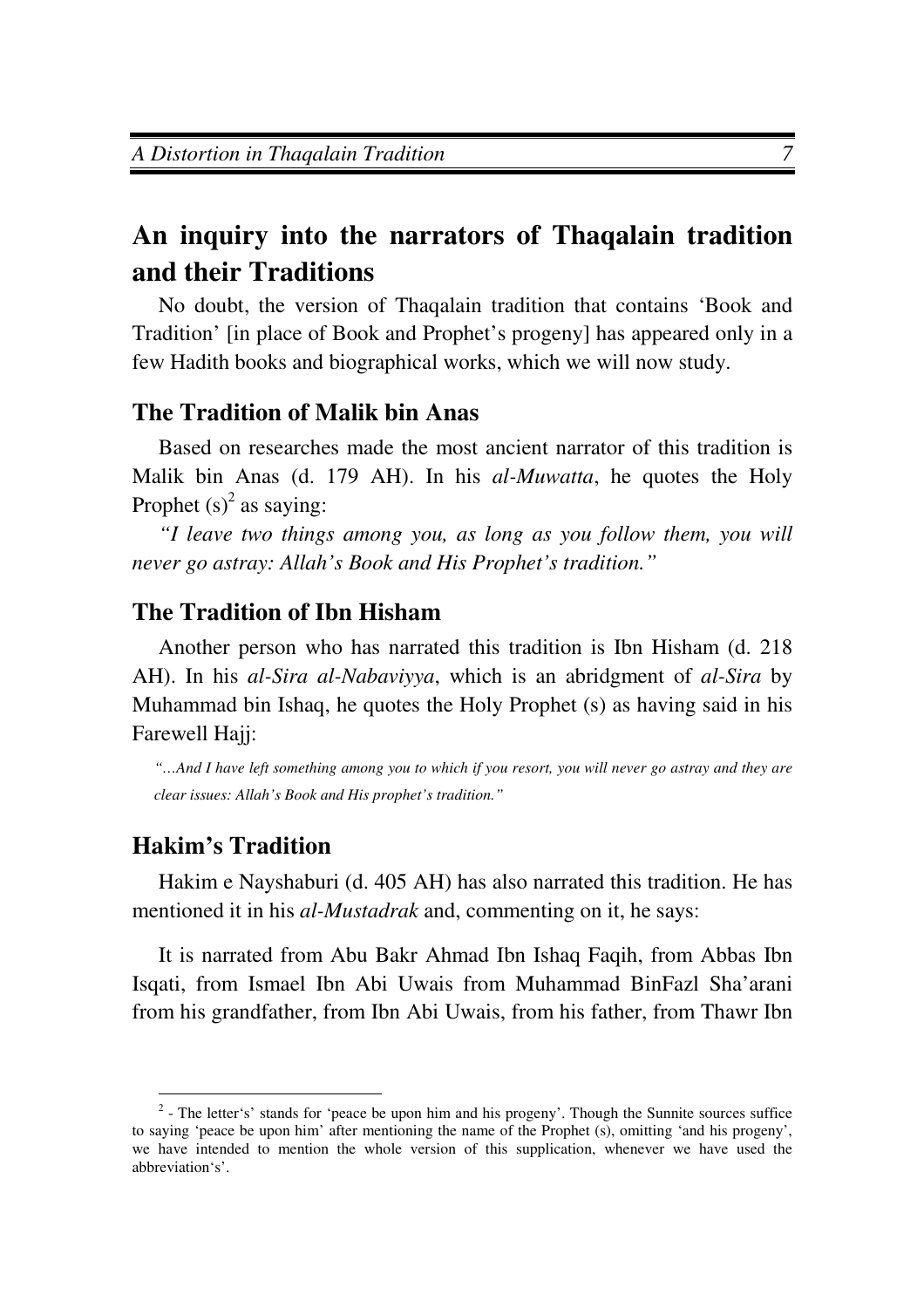*A Distortion in Thaqalain Tradition 8*

Ziyad Dily, from Akrama, from Ibn Abbas that he quoted the Holy Prophet (s) as saying in his Farewell Hajj:

 *"Satan is disappointed from being worshiped in your land, but he is satisfied to be obeyed through those acts of you which are not acts of worship and which you underestimate. So be careful.* 

*O' people! I left two things among you as memorials to which if you resort, you will never go astray: Allah's Book and His Prophet's tradition.* 

*As a matter of fact each Muslim is a brother of another Muslim and actually all Muslims are brothers. No one is allowed to use his brother's possession without his permission. And never commit oppression and do not return to the state of disbelief after me, killing each other."* 

After narrating this tradition, Hakim begins assessing its chain of reporters. He says: While narrating this tradition, Bukhari has relied on Akrama, whereas Muslim has referred to Ibn Abi Uwais. As to the other reporters of this tradition, they are accepted by all scholars.

After assessing its chain of reporters, Hakim assesses its text, saying: This tradition is a part of the Holy Prophet's sermon. All scholars agree that the Holy Prophet (s) has said: "O' people! I left two things among you, to which if you resort, you will never go astray: Allah's Book (about which I will ask you and to which you will be answerable) [and His Prophet's tradition].

To mention the issue of resorting to Prophet's tradition sounds strange, but this is really something that is needed.

Hakim thereupon says: Nevertheless I have found some evidence in Abu Huraira's narrations , that attests to the truth of the subject under discussion. It is narrated from Abu Bakr bin Ishaq Faqih, from Muhammad bin Isa bin Sakan Wasiti, from Dawood bin Amr Dabbi, from Salih bin Musa Talhi, from Abd al-Aziz bin Rafi'a, from Abi Salih, from Abu Huraira, from the Holy Prophet (s) that he said:

*"I leave two things among you. You will never go astray after [following] them: Allah's Book and my tradition. These two will never get separated from each other until they join me by the pool."<sup>3</sup>*

## **Bayhaqi's Tradition**

Abu Bakr Bayhaqi (d. 458 AH) has narrated this tradition via two chains of narrators.

 3 - *Al-Mustadrak*, vol. 1, p. 93.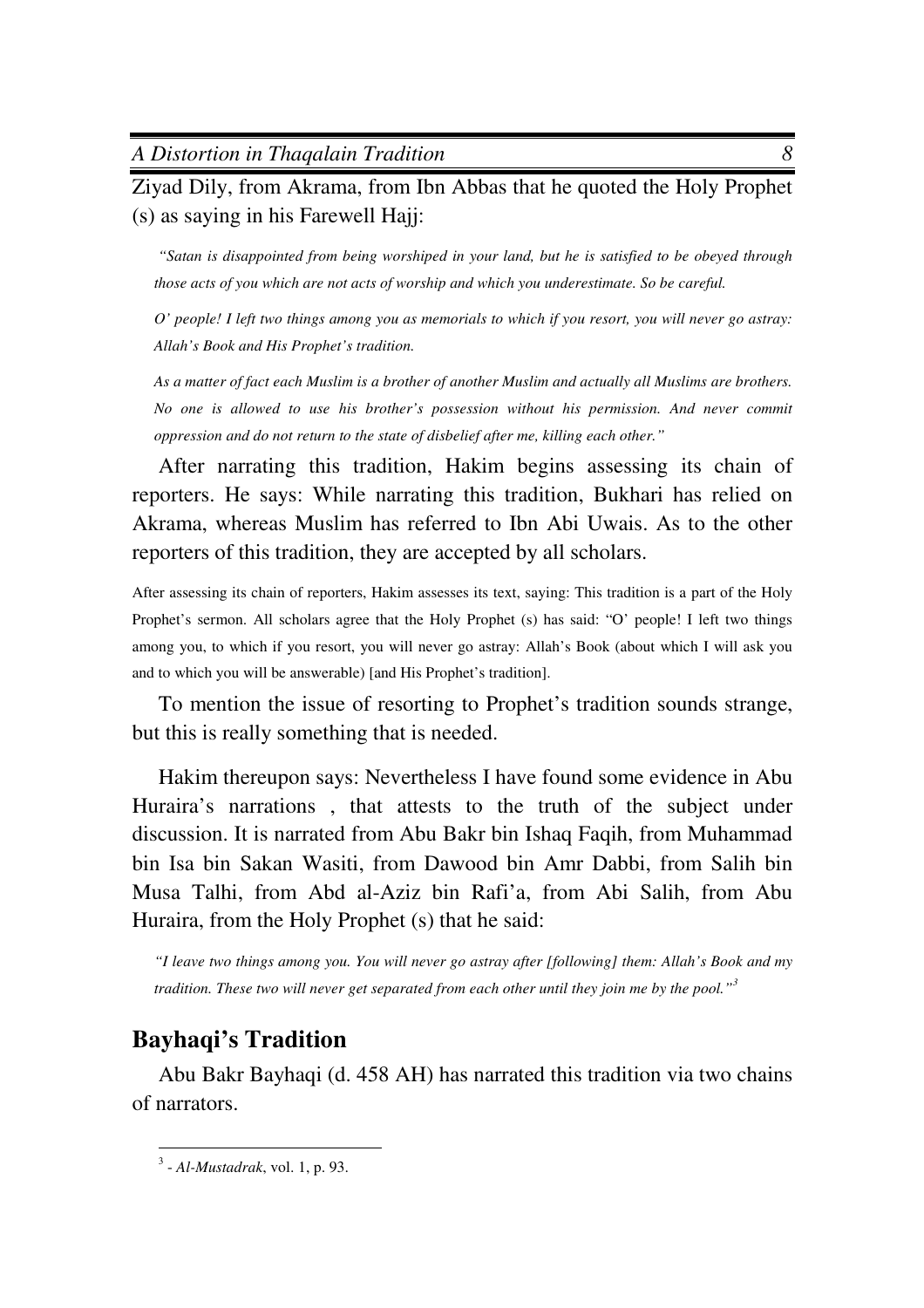#### *A Distortion in Thaqalain Tradition 9*

#### **First Chain**

Abu Abdullah Hafiz narrates from Ismael bin Muhammad bin Fazl Sha'arani, from his grandfather, from BinAbi Uwais, from his father, from Thawr bin Zaid Dily, from Akrama, from Ibn Abbas who quotes the Holy Prophet (s) as having said in Farewell Hajj:

*"O' people, no doubt, I leave something among you to which if you resort, you will never go astray: Allah's Book and His prophet's tradition."* 

### **Second Chain**

Abu al-Husain BinBushran al-Adl in Baghdad reports from Ahmad Hamzat BinMuhammad BinAbbas, from Abdul Karim BinHaytham, from Abbas BinHaytham, from Saleh BinMusa Talhi, from Abdul Aziz BinRafi, from Abi Saleh, from Abu Hurairah who quoted the Holy Prophet (s) as saying:

*"There is no doubt that I have left two things among you after me to which as long as you hold fast or by which as long as you abide, you will never go astray: Allah's Book and my tradition. These two will never separate from each other until they join me by the pool."<sup>4</sup>*

## **Ibn Abd al-Barr's Tradition**

Ibn Abd al-Barr (d. 463 AH) is another person who has narrated this tradition, using two chains of transmitters.<sup>5</sup>

#### **First Chain**

 $\overline{a}$ 

Based on this chain, Ibn Abd al-Bar rnarrates this tradition from Dawood bin Amr Dabbi, from Salih bin Musa Talhi, from Abd al-Aziz bin Rafi'a, from Abi Salih, from Abu Huraira …

This tradition is the same as the tradition reported by Hakim in his book, which we will assess later on.

<sup>4</sup> - *Al-Sunan al Kubra*, vol. 10, p. 114

<sup>&</sup>lt;sup>5</sup> - it is worth mentioning that Ibn Abd al-Aziz has written two books concerning *Al-Muwatta* and its chains of reporters. The author of *Kashf al-Dunoon* has mentioned the names of these two books. (see, *Kashf al-Dunoon*, vol. 2, p. 1907). One of these books is *al-Tamheed lima fi Al-Muwatta mi al-Ma'ani wa al-Asanid*. The tradition quoted above is the 32<sup>nd</sup> of the traditions under the heading 'Balaghani', taken from a manuscript. We could not, due lack of space, relate the entire chain.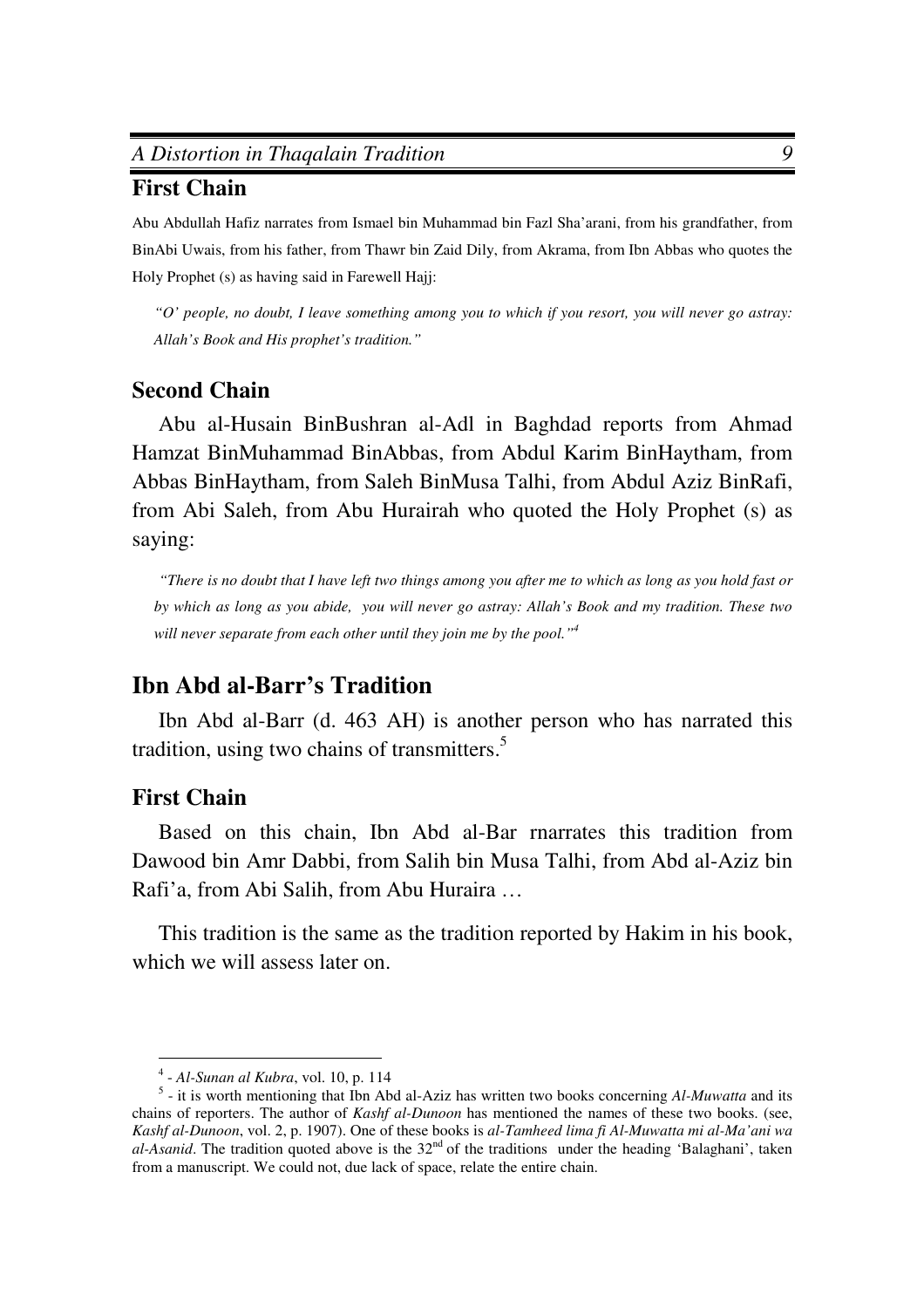#### **Second Chain**

In this chain, Ibn Abd al-Barr has, linking one tradition to another in *Al-Muwatta* states: Abd al-Rahim BinYahya narrates from Ahmad Bin Saeed, from Muhammad BinIbrahim, from Ali BinZaid Arayezi, from Hunaini, from Kathir bin Abdullah Bin Amr Bin Auf, from his father from his grandfather, from the Holy Prophet (s) who said:

 *"I leave among you two things to which as long as you hold fast, you will never go astray: Allah's Book and His Prophet's tradition."* 

## **Qazi Ayad'a Tradition**

Qazi Ayaza Yahsibi (d. 544 AH) concerning how he related this tradition, said: "I read this tradition to Qazi Abu Ali Husain Bin Muhammad and he [commenting on the tradition] said: "I narrate this tradition from Sheikh Imam Ab al-Fazil Ahmad Bin Ahmad Isfahani, from Abu Naeem Ahmad Bin Abdullah Hafiz, from Abdullah Bin Muhammad Bin Ja'afar, from Banan Bin Ahmad Qattan, from Abdullah Bin Umar Bin Aban, from Shuaib Bin Ibrahim, from Siaf Bin Umar, from Aban Bin Ishaq Asadi, from Sabah Bin Muhammad, from Abu Hazim, from Abu Saeed Khedri from the Holy Prophet (s) that he said:

 *"O' people! I leave among you two precious things; Allah's Book and my tradition. So, do not*  destroy them, because as long as you keep them both, your eyes will never get blind, your steps will *never stumble and your hands will never be in need of anything."<sup>6</sup>*

## **Suyuti's Tradition**

Jalal al-Din Suyuti (d. 911 AH) has also narrated this tradition. In his *al Jami'a* al-*Saghir',* he says that Hakim in his *al-Mustadrak*, narrates from Abu Huraira that he quotes the Holy Prophet (s) as saying:

 *"I leave among you two things. You will not go astray after [following] them; Allah's Book and my tradition. These two will never separate from each other until they join me by the pool."<sup>7</sup>*

 6 - *Al-Ilma'a Fi Dabti Al-Riwayah wa Taq'yiidi Al-Sama'a*, pp. 8 & 9.

<sup>7</sup> - Faiz al- Qadir, *Sharh al- Jami'a al- Saghir*, vol. 3, p. 240.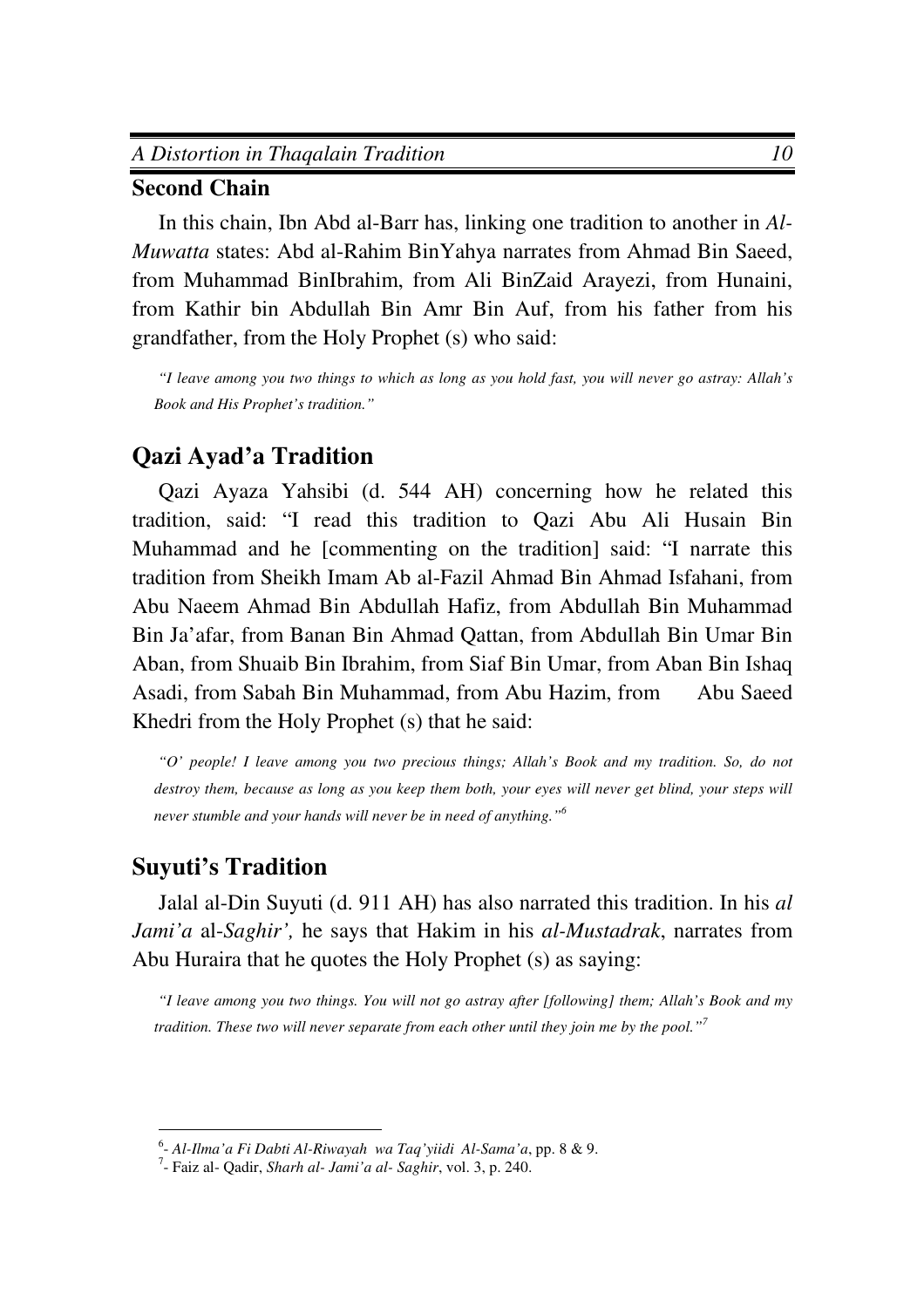## **The Tradition of Muttaqi Hindi**

Sheikh Ali Muttaqi Hindi (d.975 AH) has devoted the second part of the first volume of his *Kanzul Ummal*, to [a discussion titled] "holding fast to [Allah's] book and [Prophet's] tradition". Here he has related this tradition via many channels:

A) In his *Ghilaniyat*, Abu Bakr Shafi'ai says that Abu Huraira has quoted the Messenger of Allah (s) as saying:

 *"I left two things among you after me. You will never go astray after [following] them; Allah's Book and my tradition. These two will never separate from each other until they join me by the pool."* 

B) In his *al-Mustadrak,* Hakim Nayshaburi says that Abu Huraira has quoted the Messenger of Allah as saying:

 *"I left two things among you after me. You will never go astray after [following] them; Allah's Book and my tradition. They will never separate from each other until they join me by the pool."* 

C) In his *al*-*Mustadrak* Hakim Nayshaburi says that Ibn Abbas has quoted the Holy Prophet (s) as saying:

"*Satan has become disappointed from being worshiped in your land…."*

D) Bayhaqi narrates from Ibn Abbas that the Holy Prophet (s) said:

*"O' people! I leave things among you to which if you hold fast, you will never go astray; Allah's Book and His Prophet's tradition."* 

E) In his *al-Abana*, Abu Nasr Sajzi says that Abu Huraira has quoted the Holy Prophet (s) as saying: *"Allah's Book and my tradition will never separate from each other until they join me by the pool."*  After quoting this tradition, he says: This tradition is really strange<sup>8</sup>.

 8 - *Kanzul Ummal*, vol. 1, p. 73; Traditions No. 875, 876, 184, 941, 187, 954 and 955.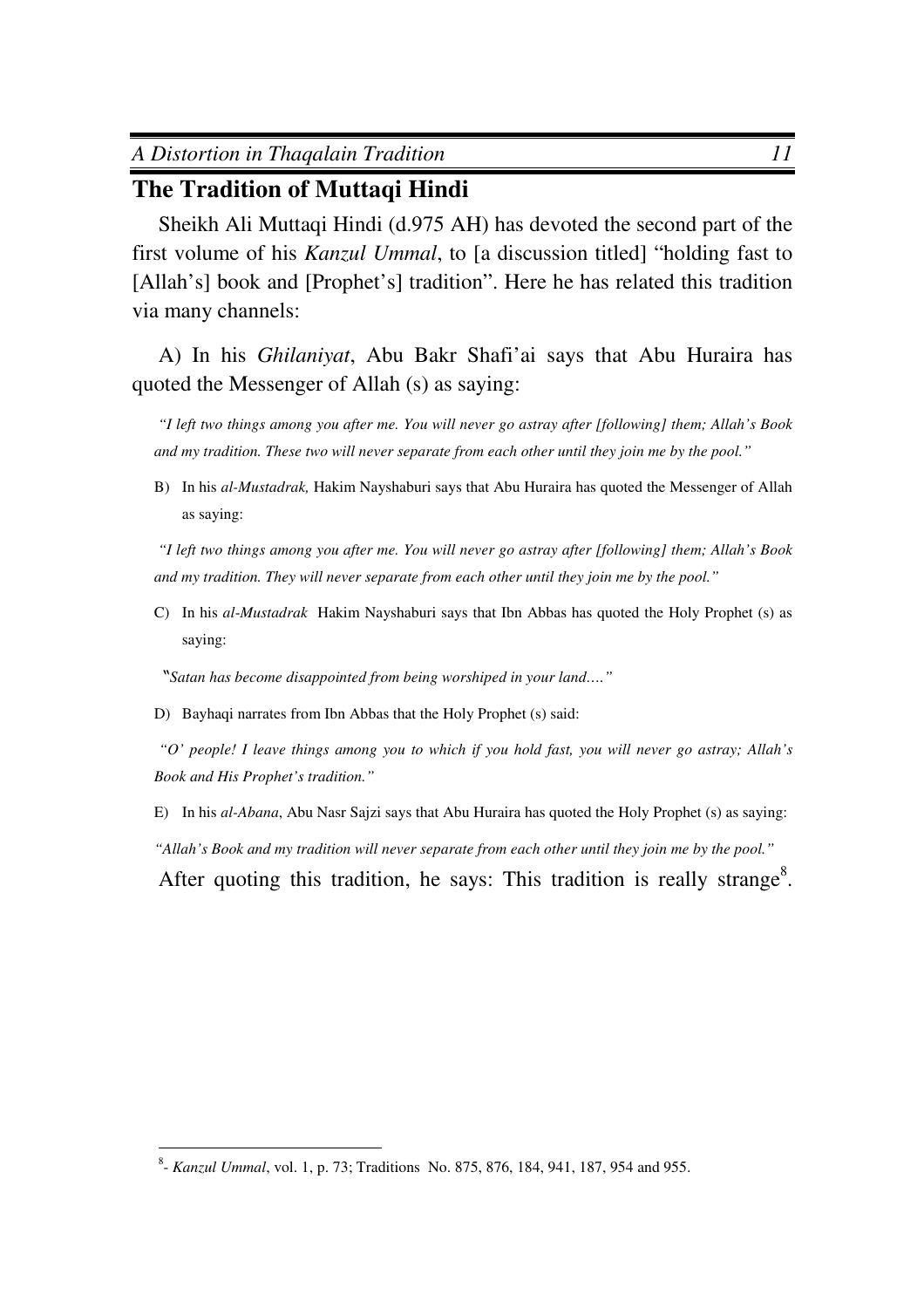# **Part Two**

# **An assessment of the chains of this tradition**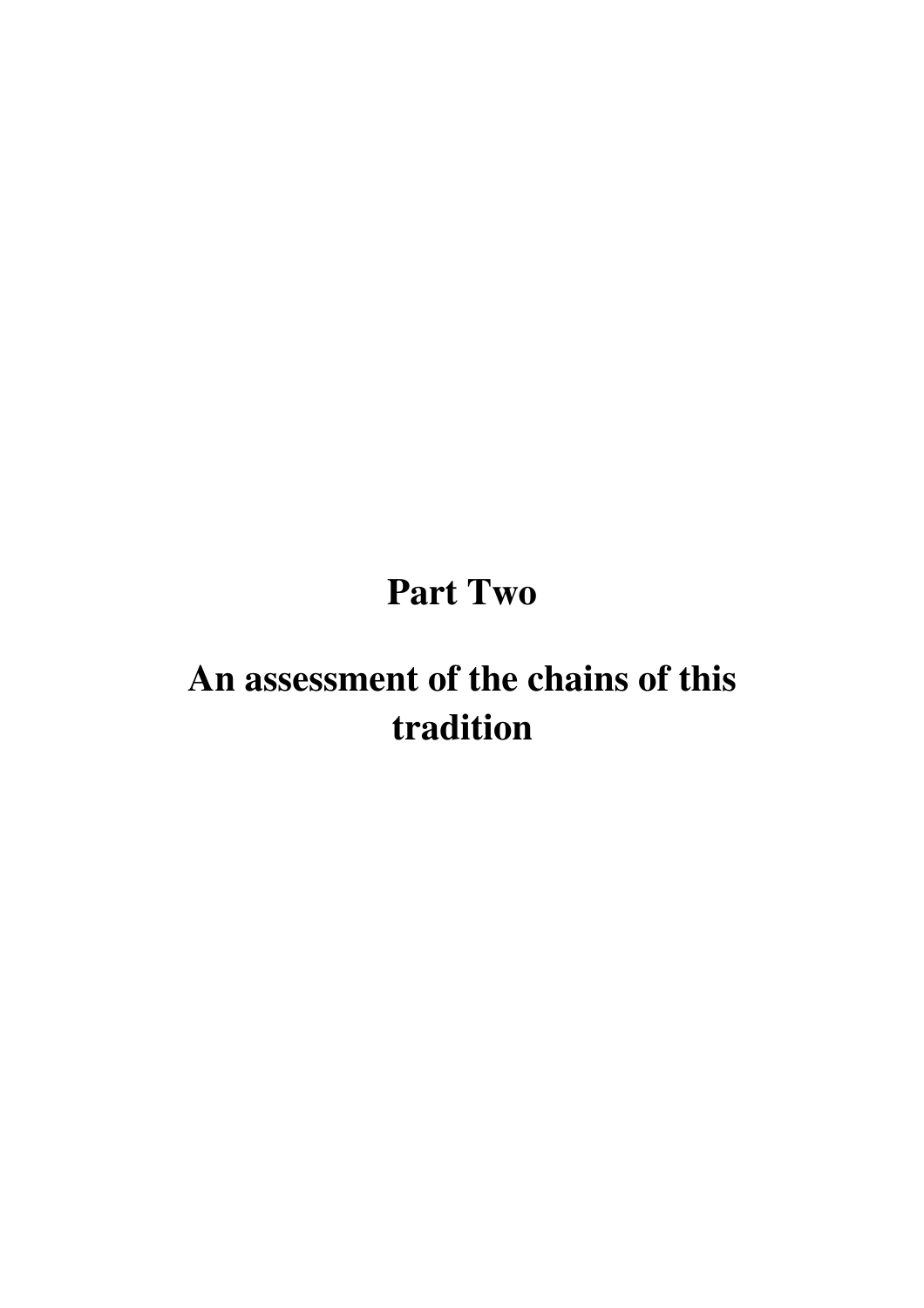## **A Glance at the Chain of this Tradition**

In part one, we mentioned the most important chains of the forged Thaqalain tradition available in Sunnite sources. Before assessing the chains of this tradition, it is necessary to mention a few points.

1. This tradition is one of those traditions that are disregarded by Bukhari and Muslim. They have not mentioned it in their 'Sahihain'.

This is while Sunnites leave aside many correctly transmitted traditions just because these two Sheikhs have unanimously avoided mentioning them in their books.

- 2. This tradition is mentioned in none of the other Sunnite sources called 'Sihah' and thus the authors of *al-Sihah al-Sit*, have agreed to avoid mentioning it.
- 3. This tradition has not appeared in anyone of the reliable Musnads like the *Musnad* of Ahmad Bin Hanbal. Ahmad bin Hanbal is on the other hand, quoted as having said that the traditions that have not appeared in his *Musnad* are not correct.
- 4. Most of the narrators of this tradition have said that it is a strange tradition. Commenting on this tradition, Hakim Nayshaburi says that the phrase 'holding fast to tradition in this sermon' is very strange.

Let's now assess the chains of this tradition in the above-mentioned books.

## **The chain of this tradition in** *al-Muwatta*

The position of this tradition is the same is that of the tradition of Malik Bin Anas in a*l-Muwatta*. We will assess it from three angles.

## **1. An evaluation of** *al-Muwatta*

Commenting on this book, the author of *Kash al-Dunoon*, says: "As pointed out by *al-Nukat al-Wafiyya*, *al-Muwatta* is an old and blessed book. His author wanted to include in it only the sahih (authentic) traditions but the traditions his book contains are sahih only from his point of view not from the viewpoint of people of tradition. This is because Malik considers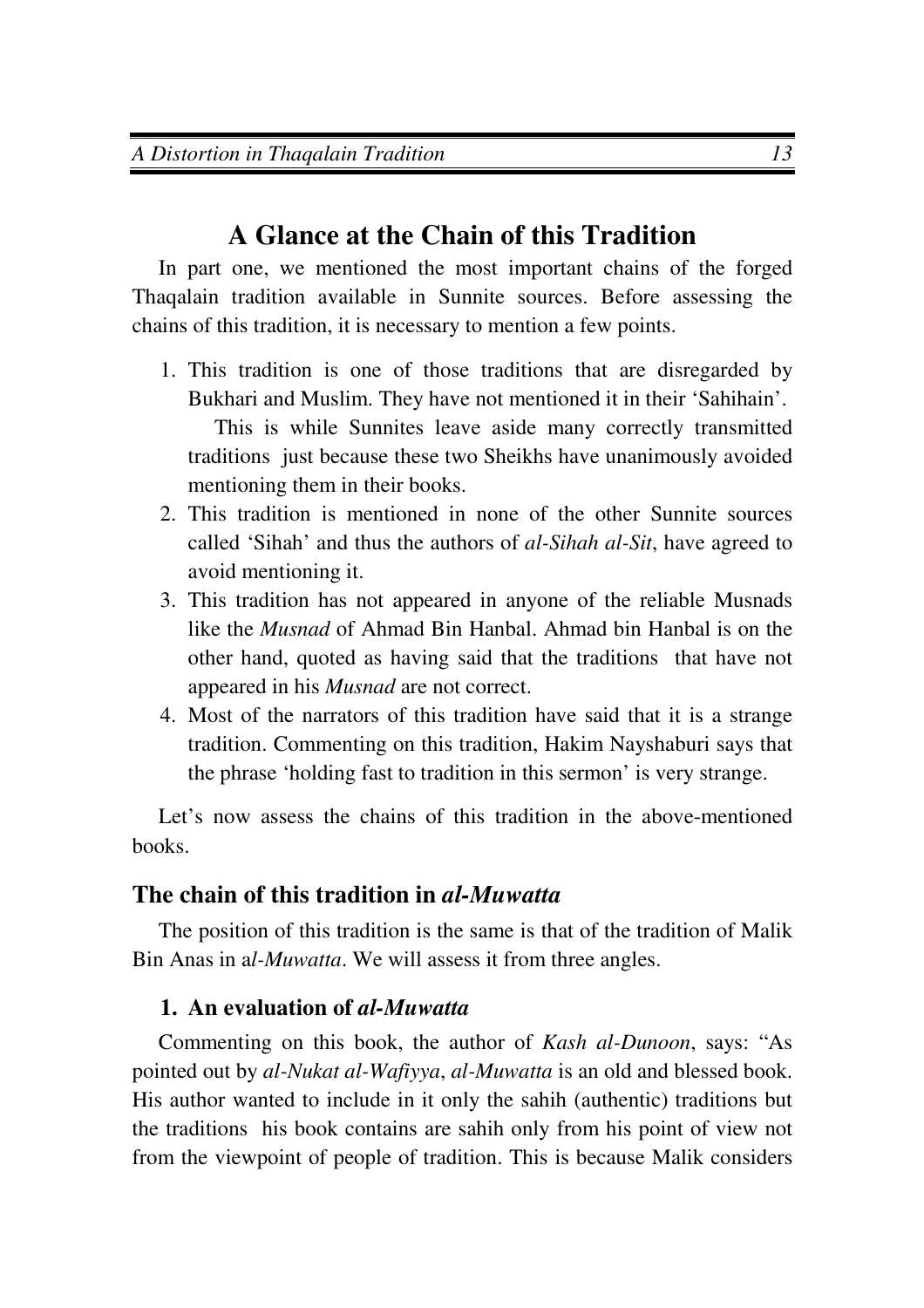*A Distortion in Thaqalain Tradition 14*

*marasil* and *balaghat*<sup>9</sup> (formats of tradition that are generally below the standards of an authentic tradition) as sahih.<sup>10</sup>

Jalal al-Din al-Suyuti, commenting on al-Muwatta, says: "Khatib Baghdadi and other scholars have mentioned that *Al-Muwatta* is [historically] prior to all Jawami'a and Masanid".

He then points out: "Al-Muwatta is thus historically after Hakim Nayshabruri's Sahih".<sup>11</sup>

In his *Tanwir al-Hawalik*, Suyuti, commenting on *al-Muwatta*, says: "Ibn Hazm in his *Maratib Diyanat*, says that he has counted the traditions in *[al-Muwatta*], of which more than 500 were musnad, more than 300 mursal and more than 70 traditions ignored by himself. It definitely includes traditions weakened by the majority of scholars".<sup>12</sup>

#### **2. A glance at Malik's biography**

The second part of our discussion is devoted to the biography of Malik bin Anas. He is criticized and weakened due to many things. Let's now go through his biography.

#### *1. Malik was a member of Khawarij (a notorious group in early Islam)*

In a discussion pertaining to Khawarij, Abu al-Abbas al-Mubarrad, says: "Some scholars including Akrama, Ibn Abbas's freed slave, are related to Khawarij. Malik Bin Anas is also said to have had ties with Khawarij. Zubayriyun believe that Malik bin Anas used to speak ill of Uthman, Ali (a.s), Talha and Zubair, saying: "By Allah, they did not fight with each other except for a dusty broth $"^{13}$ .

## *2. Malik was a Mudallis<sup>14</sup>*

<sup>&</sup>lt;sup>9</sup> - Marasil is the plural form of Mursal. It describes a tradition in whose chain one or more than one transmitters are omitted. Balaghat stands for those traditions that are begun with the term 'balaghani', meaning 'it reached me'.

<sup>10</sup> - *Kashf al-Dunoon*, vol. 2, p. 1907.

<sup>11</sup> - *Tadrib al-Rawi,* vol. 1, p. 83.

<sup>12</sup> - *Tanwir al-Hawalik*, vol. 1, p. 9.

<sup>13</sup> - *Al-Kamil fi al-Adab,* vol. 1, p. 159.

<sup>&</sup>lt;sup>14</sup> - Mudallis is a person who deceives his custumers by veiling the defects [of his goods]. In Hadith terminology, Tadlis is used in two senses: a) Tadlis in Isnad (chain of transmitters) in which the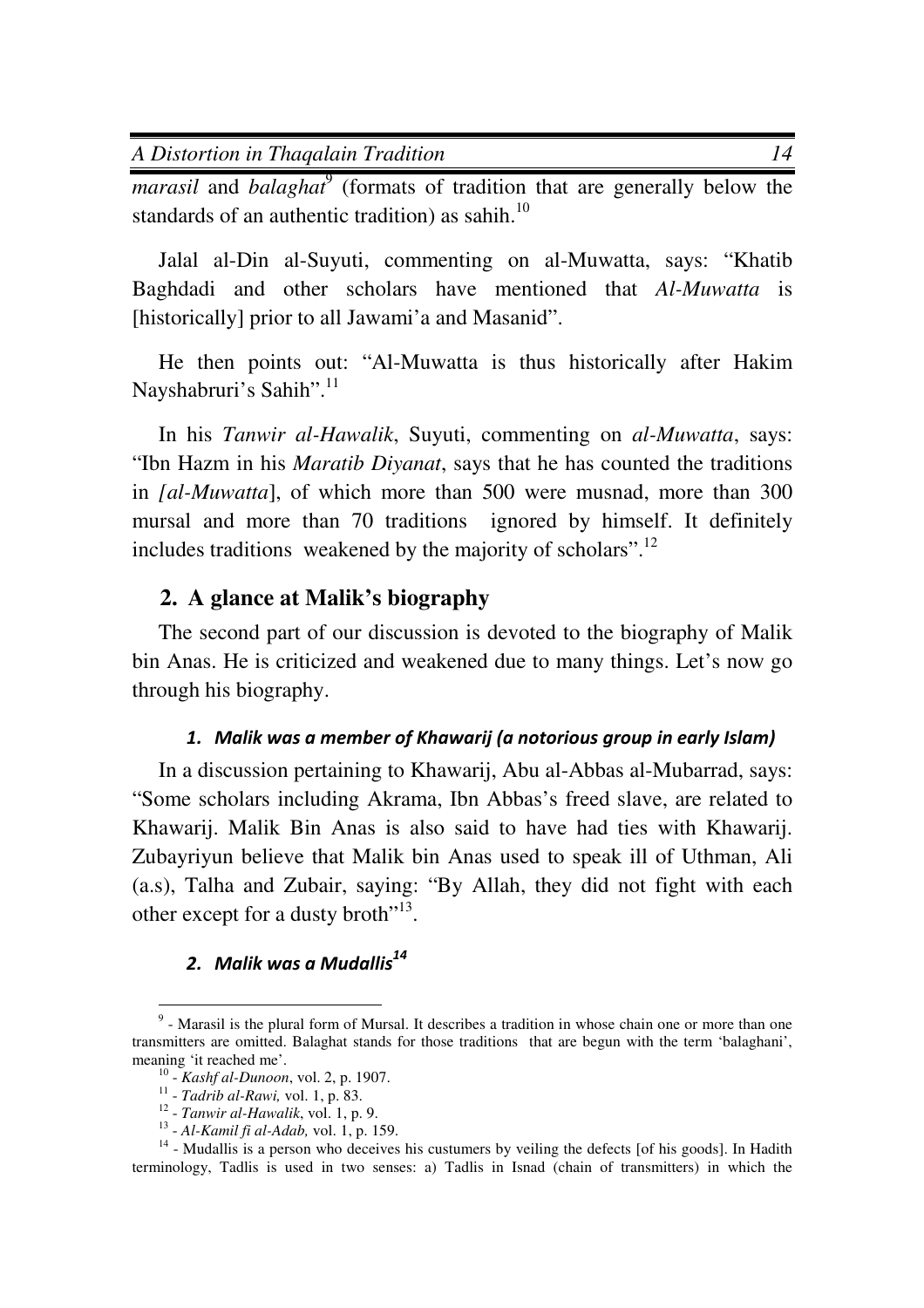Describing some Mudallisin [the plural form of Mudallis], Khatib Baghdadi points out that Malik bin Anas was a Mudallis.<sup>15</sup>

## *3. Malik joins the ruling class ignoring their crimes*

Abdullah Bin Ahmad quotes his father as saying: "Ibn Abi Daeb and Malik were regularly visiting the rulers. The former used to give them directions whereas the later was silent. Ibn Daeb was far better than Malik". $^{16}$ 

## *4. Playing musical instruments*

In his *al-Aghani*, Abu al-Faraj Isfahani mentions that Malik used to play musical instruments.<sup>17</sup>

## *5. Scholars on Malik*

Commenting on him, Khatib Baghdadi said: "During the time of Malik, some scholars were critical of him".

Among those criticized by scholars are according to him Ibn Abi Daeb, Abd al-Aziz Majeshun, Ibn Abi Hazim and Muhammad Bin Ishaq.<sup>18</sup>

Concerning Malik, Ibn Abd al-Aziz says: "Ibn Abi Daeb has made about Malik some unkind remarks, which I do not like to mention"<sup>19</sup>.

Other people have also commented about Malik. Ibrahim Bin Sa'd has cursed Malik. Abd al-Rahman Bin Zaid bin Aslam and Bin Abi Yahya have also made some remarks about Malik.<sup>20</sup>

 $\overline{a}$ transmitter narrates a tradition from a person whom he has not seen or omits mentioning a weak transmitter in order to make the tradition in question look 'hasan' or 'sahih'. It is said that tadlish is similar to lying. B) Tadlis in a transmitter's attributes in which a person describes a transmitter using unreal attributes in order to conceal the real identity of the transmitter.

 $15$  - Al-Kifaya fi Ilm al-Riwaya, p. 365.

<sup>16</sup> - *Al-Ilal wa Ma'arifa al-Rijal*, vol. 1, p. 179.

<sup>17</sup> - *Al-A'ani*, vol. 2, p. 224.

<sup>18</sup> - *Tarikh e Baghdad*, vol. 10, p. 224.

<sup>19</sup> - *Jami'a Bayan al-Ilm wa Fadlihi*, vol. 2, p. 157.

<sup>20</sup> - Ibid, p. 158.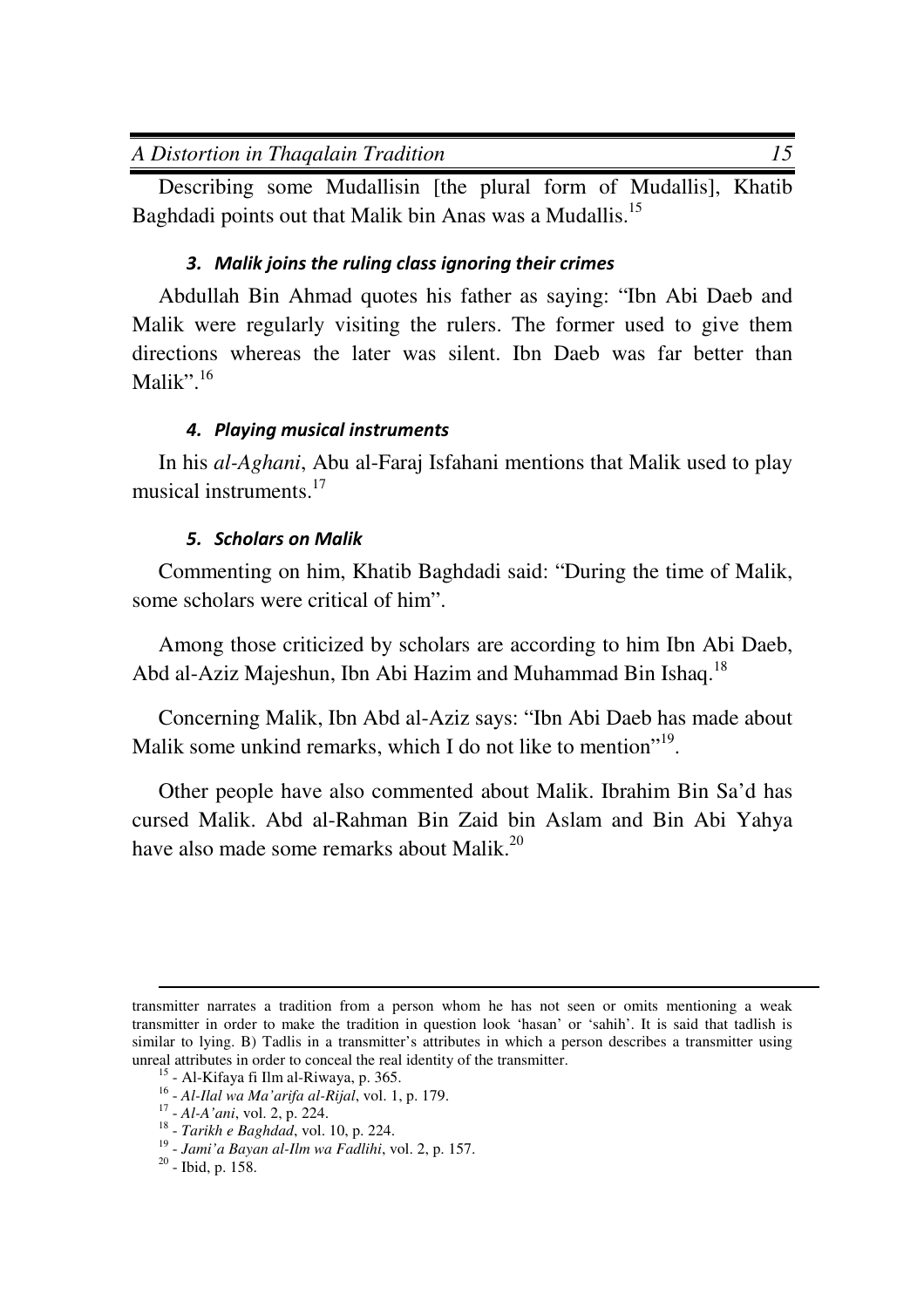## **3. An evaluation of the chain of tradition of Malik**

The third part of our discussion goes to assessing the tradition of Malik from the viewpoint of its chain of transmitters. There is no chain of transmitters for this tradition in *al-Muwatta*. In his commentary on *al-Muwatta*, Suyuti says: "Bin Abd al-Barr has connected this book [to the Holy Prophet (s)] through the tradition of Kathir bin Abdullah Bin Amr Bin 'Awf, from his father, from his grandfather. $^{21}$ 

We will speak about the chain of this tradition in accordance with the tradition of Bin Abd al-Azia in al-Tamheed.

## **The chain of this tradition in Ibn Hisham's** *al-Sira al-Nabawiyya*

This tradition has appeared without any chain in Ibn Hisham's *al-Sira al-Nabawiyya*. Under a heading 'Prophet's sermon in Farewell Hajj' in this book, the author writes: "Ibn Ishaq says: Thereupon the Holy Prophet (s) went on Hajj pilgrimage … After performing the Hajj rituals, he gave a sermon". $^{22}$ 

The narrator of this tradition is Ibn Ishaq. According to most great scholars of rijal, Ibn Ishaq is a weak person, not immune from criticisms. He was accused of being a deceitful person who was following Shiism. A great number of scholars including Sulaiman Timi, Yahya Qattan, Wahab Bin Khalid and Malik Bin Anas, commenting on Ibn Ishaq, have said that he was profusely lying.<sup>23</sup>

#### **The chain of this tradition in** *al-Mustadrak*

As mentioned before, this tradition has also appeared in Hakim's *al-Mustadrak,* which has related this tradition through two ways:

#### *1. Through Ibn Abbas*

 21 - *Tanwir al-Hawalik*, vol. 2, p. 208.

<sup>22</sup> - Al-*Sira al-Nabawiyya,* vol. 4, p. 603.

<sup>&</sup>lt;sup>23</sup> - See Rijal sources for his biography. You can also refer for further information about him to what Hafiz Bin Sayyid al-Nas (d. 734 AH) has mentioned in his preface to Yun al-Athar.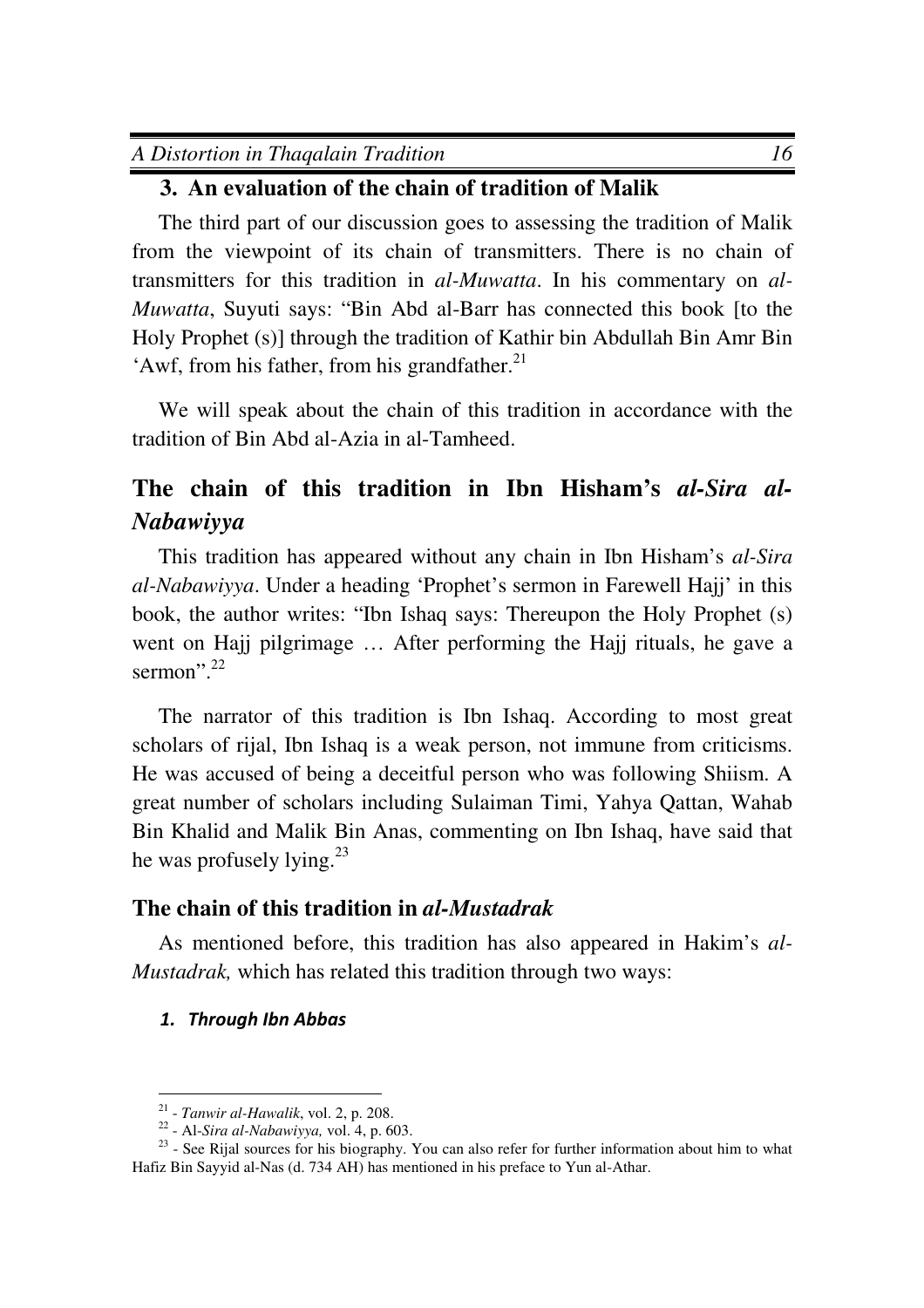The focal point in Hakim's tradition from Ibn Abbas is 'Ismael bin Abi Uwais'. We thus suffice to evaluating Ibn Abi Uwais. He is Malik's nephew. Some scholars of the science of Jarh and  $T'adi<sup>24</sup>$  (criticizing and praising) have said something about this person, which I will relate on the basis of Ibn Hajar's words<sup>25</sup>: "Muawiyya bin Salih, commenting on Ibn Abi Uwais, quotes Ibn Mua'een as saying: He and his father are weak in transmitting traditions ".

He further quotes Ibn Mu'aeen as saying: "Ibn Abi Uwais and his father used to steal traditions ".

He likewise quotes him as saying that Ibn Abi Uwais mixes up traditions , lies and is not reliable.

Commenting on Ibn Abi Uwais, Nisaee says that he is weak in terms of transmitting traditions . Elsewhere he says that Ibn Abi Uwais is not a thiqa (a reliable person).

Referring to Nisee's views, Lalkaee says: "Nisaee did not hesitate to speak ill of Ismael bin Abi Uwais. He has seriously spoken against him to the extent that he has abandoned his traditions . Probably Nisaee knew something about Ibn Abi Uwais, which others did not know. All scholars of Ilm Rijal (a science that evaluates the transmitters of traditions) eventually agree that he was weak in transmitting traditions .

Concerning Ibn Abi Uwais, Ibn Udai says that he has narrated gharib (strange) traditions from his uncle whom no one else has followed.

In his *al-Du'afa*, Dulabi has also talked about him, quoting Nasr Ibn Salma Maruzi as having said: "Ibn Abi Uwais is a liar. He used to narrate Ibn Wahab's issues from Malik.

 'Aqili has also paid attention to him in his *al-Du'afa*, saying that Usama Zaffaf Basri told me that he had heard Yahya Ibn Mu'aeen saying: "Ibn Abi Uwais is not worth a penny".

<sup>&</sup>lt;sup>24</sup> - *Jarh wa Ta'adil* (criticizing and praising) is a branch of Rijal Science. Jarh means criticizing and objecting whereas Ta'adil means praising and considering a narrator as just and fair.

<sup>25</sup> - *Tahdib al-Tahdib*, vol. 1, p. 271.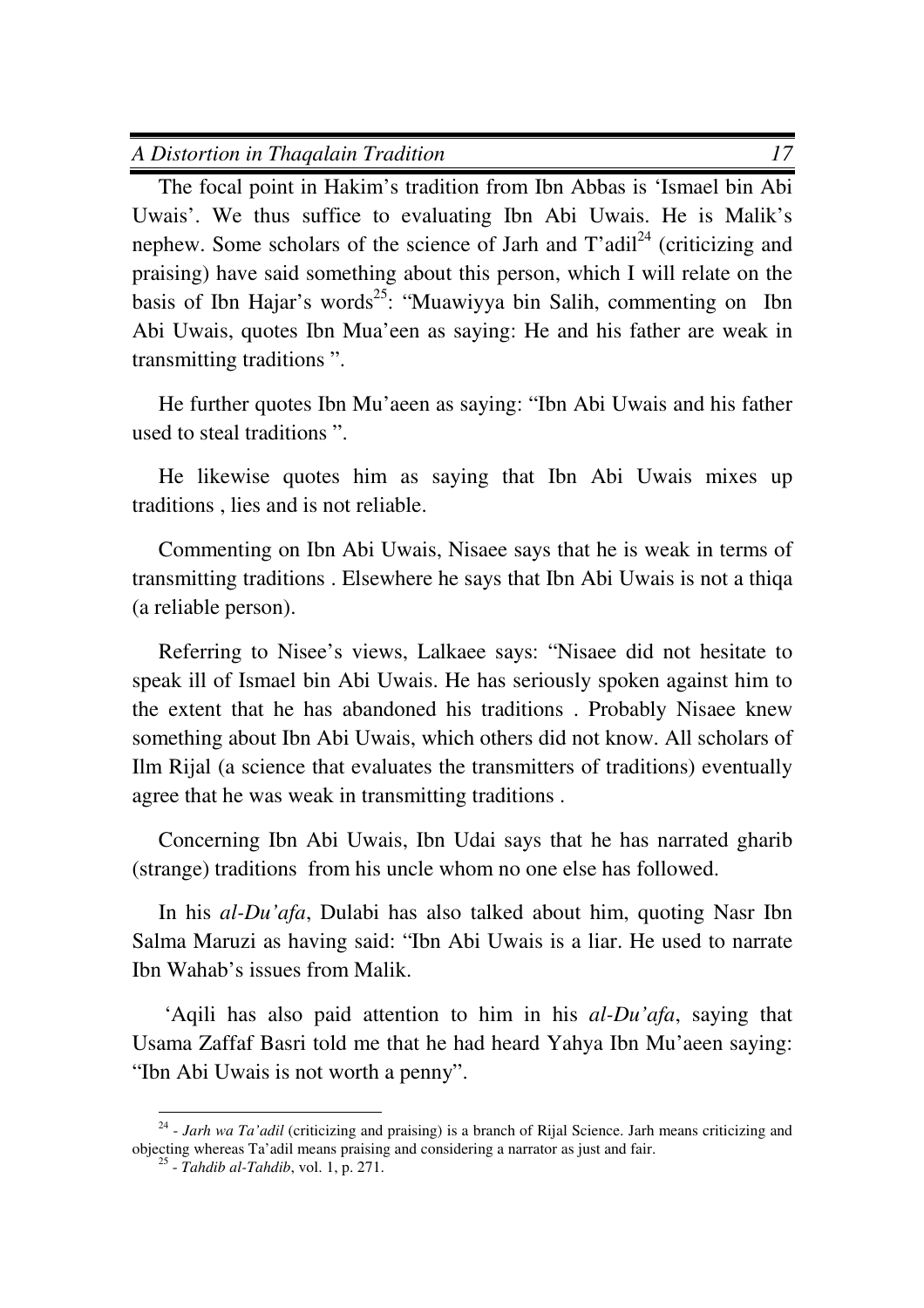Commenting about him, Dar Qutni also says that he does not include him in the chain of any authentic tradition.

In his *al-Muhalla*, Ibn Hazm quotes Abu al-Fath as having said: "Saif Ibn Muhammad told me that Ibn Abi Uwais fabricated traditions ".

Regarding him Salma Ibn Shabib says: "I heard Ismael Bin Abi Uwais say: "When the people of Madina were divergent on a particular issue, I fabricated many traditions for them".

## *2. Through Abu Huraira*

There is a person in the chain of Abu Huraira's tradition, called 'Salih bin Musa Talhi Kufi' about whom the scholars of Jarh and Ta'adil have said certain things which I will relate – as in the case of Ibn Abi Umairthrough the words of Ibn Hajar 'Asqalani.<sup>26</sup>

Regarding Salih Ibn Musa, Ibn Mu'aeen says that he is not reliable. Elsewhere he mentions that Salih and Ishaq, the two sons of Musa are not reliable and thus their traditions are not recorded.

Hashim bin Murtad quotes Ibn Mu'aeen as saying that Salih Ibn Musa is not reliable in terms of transmitting traditions . Commenting on him Juzjani says that he, though good, is weak in terms of transmitting traditions .

Ibn Abi Hatam is quoted as having said: My father commenting on Salih said: He is really weak in terms of transmitting tradition. He narrates unacceptable traditions from reliable persons.

I said: Can we record his tradition?

He said: I do not like his traditions .

Concerning this person, Bukhari says that the traditions of Salih are unacceptable due to his reliance on Sahl Ibn Salih.

Describing Salih, Nisaee says that his traditions being weak are not recorded. Elsewhere he points out that his traditions are rejected.

 $\overline{a}$  $26$  - Ibid, vol. 4, p. 354.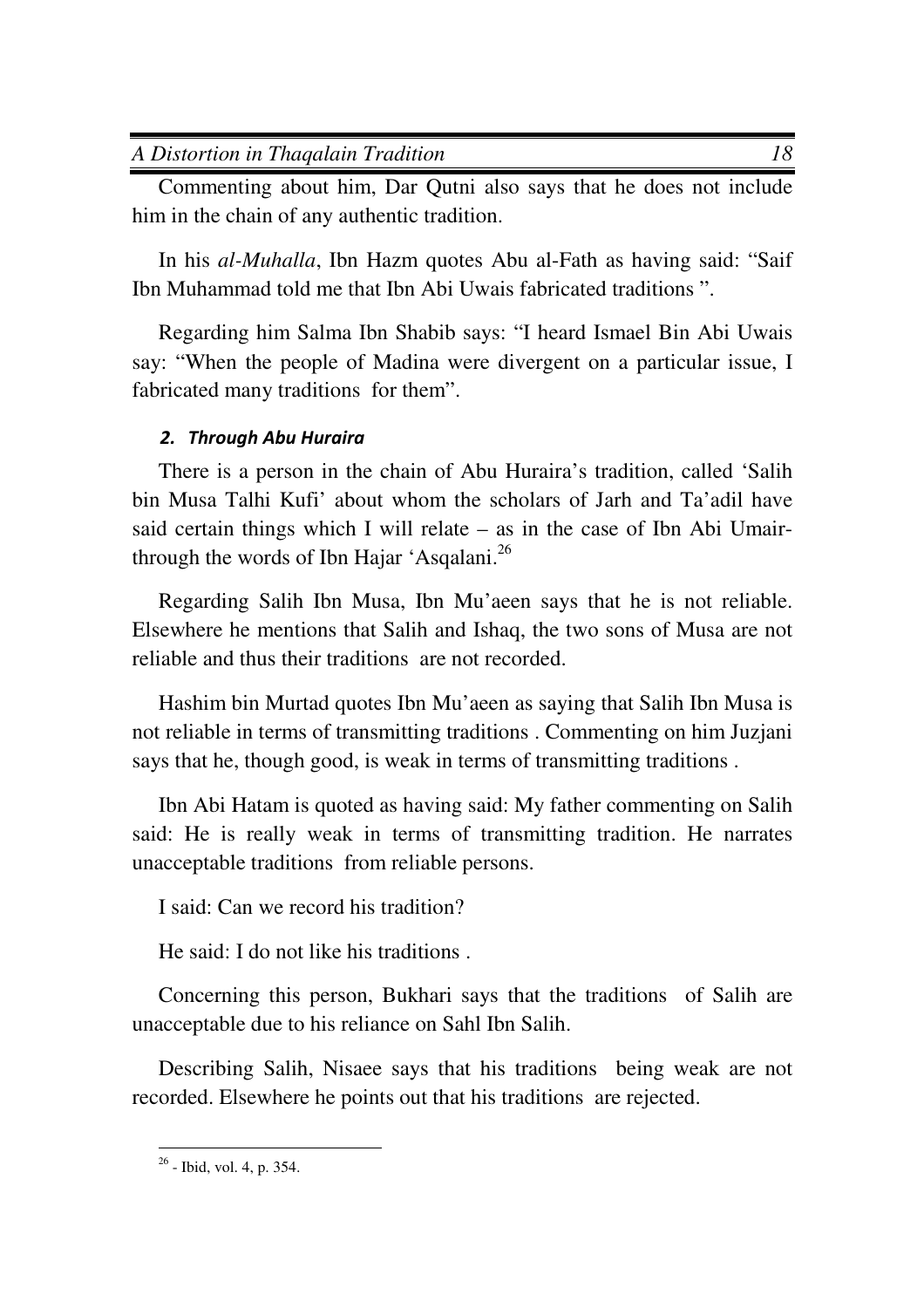Concerning on Salih, Ibn Udai says: "No one narrates the traditions narrated by Salih. In my point of view, he is a person who purposely lies, without things being mixed up for him, causing him thus to commit error. No one has narrated the traditions he has narrated in favor of his grandfather".

Commenting on him, Tirmidhi also confirms that some scholars have spoken ill of him.

Abdullah bin Ahmad says: I asked my father about Salih bin Musa but he said: I do not know anything about him. However it seems as if he is not **liked** 

 'Aqili talking about him, says that no one follows his traditions in order to prove anything.

Ibn Hannan, speaking about him, says that he used to narrate traditions from reliable people in a manner that did not resemble the tradition of reliable people. When a person hears his traditions he testifies that they are fabricated or inverted. Thus one cannot appeal to them.

Abu Na'eem, regarding him says that he is rejected from the viewpoint of transmitting traditions as he has narrated unacceptable traditions .

## **The chain of this tradition in Bayhaqi's al-Sunan al-Kubra**

This tradition has also appeared in *Bayhaqi's al-Sunan al-Kubra* through two chains of transmitters, one of them being through Ibn Abbas and the other through Abu Huraira. The former includes Ibn Abi Uwais whereas the later Salih bin Musa Talhi. We evaluate the cases of both transmitters while assessing the chain of the tradition in *al-Mustadrak* by Hakim Nayshaburi.

### **The chain of this tradition in** *al-Tamheed*

Ibn Abd al-Barr has similarly mentioned this tradition in his *al-Tamheed*. Although its chain of transmitters include many individuals whom we need to assess, the assessment of the biography of Kathir bin Abdullah is sufficient. Kathir bin Abdullah is the one through whom Ibn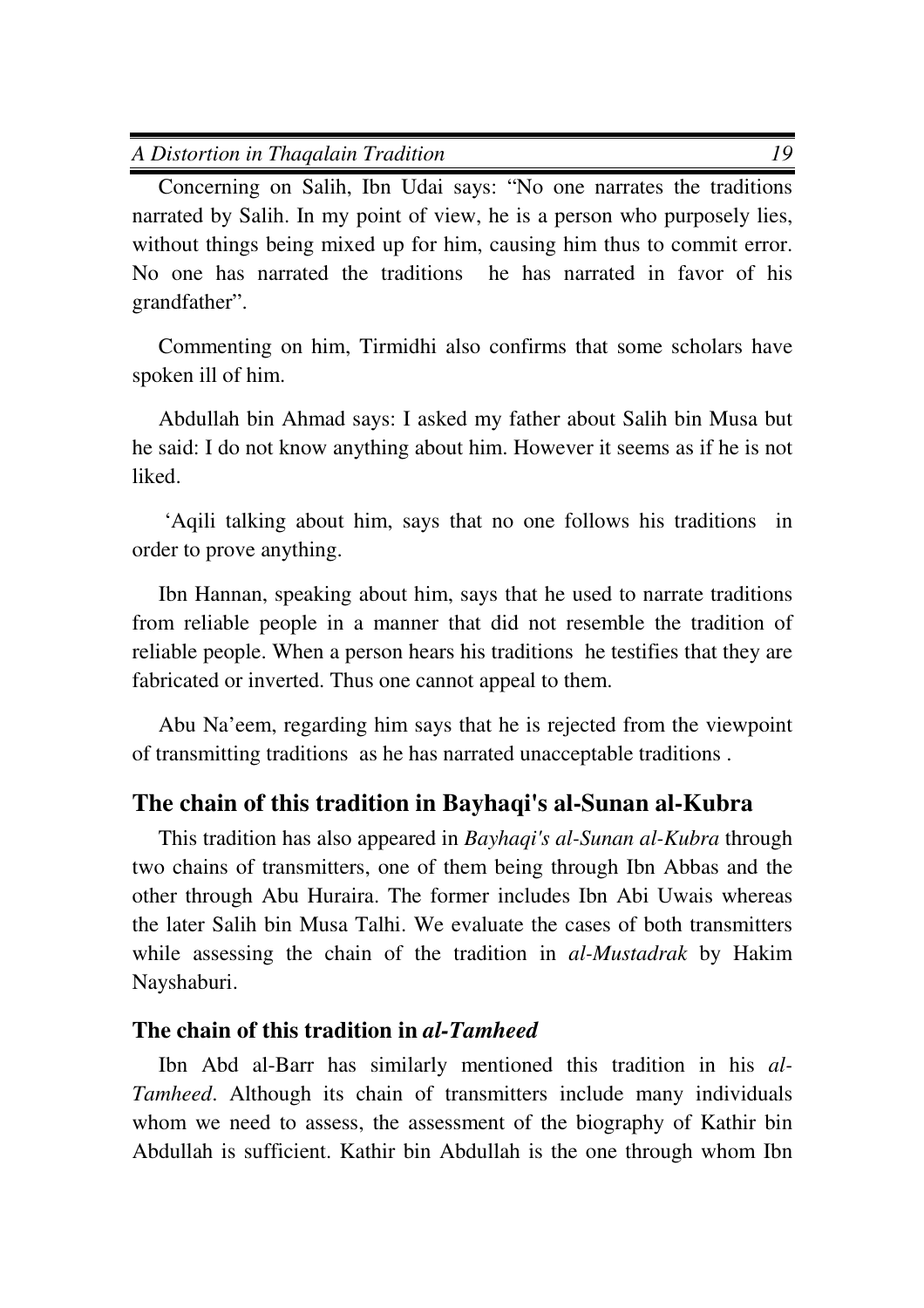*A Distortion in Thaqalain Tradition 20*

Abd al-Bir has changed a mursal (disconnected) tradition into a muttasil (connected) one.

We will now assess his biography through the words of Ibn Hajar Asqalani.<sup>27</sup>

Abu Talib quotes Ahmad as saying that Kathir bin Abdullah was a person whose traditions were not acceptable and reliable.

Abdullah bin Ahmad says: My father did not accept the traditions by Kathir bin Abdullah in his *Musnad* and thus he did not narrate anything from him.

Abu Khatima quotes Ahmad as saying: Do not quote anything from Kathir bin Abdullah.

Dawri quotes Ibn Mu'aeen as saying: His grandfather was a companion of the Holy Prophet (s), but he himself is weak in terms of transmitting traditions .

Commenting on Kathir, Marra says: He is not reliable. Darmi says the same thing about him.

Ajuri says: When Abu Dawood was asked about him, he said: He is a person who lies a lot.

Ibn Abi Hatam says: I asked about him from Abu Zar'ah who said: His tradition is weak and worthless. Elsewhere Abu Hatam says: He is not a righteous person. Nisaee says that he is not a reliable person.

Commenting on him, Ibn Udai says: His entire traditions are not acceptable.

Abu Na'aeem Isfahani, commenting on him, says: Ali bin Madini has regarded him as weak.

Ibn Sa'ad in regard with him says: Kathir bin Abdullah's traditions were few and far between and he was considered as weak.

 $\overline{a}$  $27$  - Ibid, vol. 8, p. 377.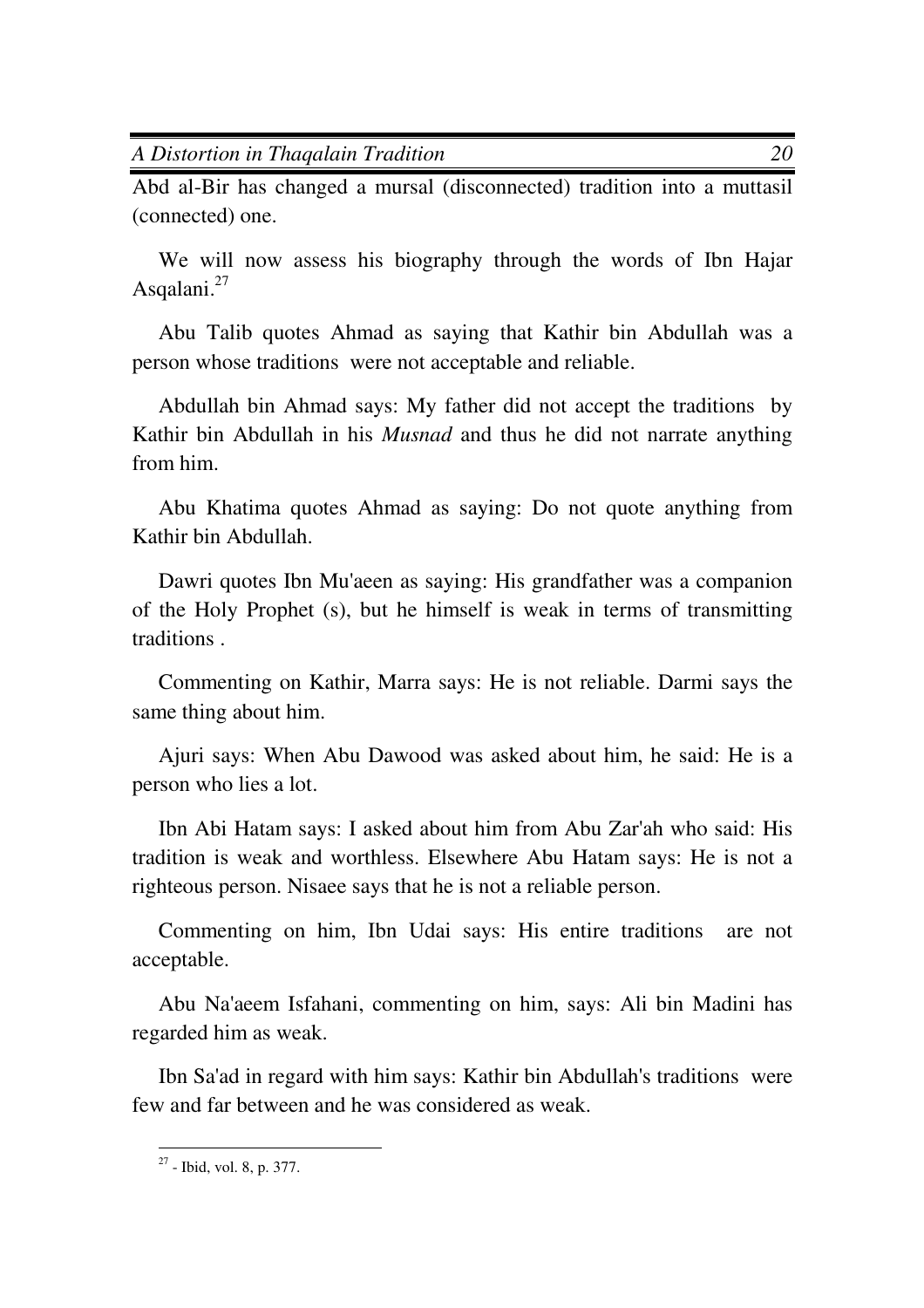| A Distortion in Thagalain Tradition |  |
|-------------------------------------|--|
|-------------------------------------|--|

Ibn Hajar, describing him, says: Saji has regarded Kathir as weak.

Ibn Abd al-Barr has claimed that there is a consensus on his weakness saying: Kathir is weak in terms of transmitting traditions . It is rather said that his weakness in terms of transmitting tradition is a matter of consensus among scholars.

Kathir narrates from his father and grandfather! Commenting on this issue, Ibn Hayyan says: He narrates fabricated traditions from his father and grandfather, which we are not permitted to mention in our book. We must not narrate any tradition from him except to show our astonishment.

Speaking about him, Ibn Sikkin says: Kathir narrates from his father from his grandfather – a thing that demands review.

Commenting on him Hakim says: Kathir narrates from his father from his grandfather traditions that include unacceptable traditions .

Mentioned above were the criticisms about Kathir bin Abdullah by scholars of rijal. From among these criticisms, the criticism of Ibn Abd al-Barr is enough. He says: His weakness in terms of transmitting traditions is a matter of consensus among scholars.

### **The chain of tradition in** *al-Ilma'a*

This tradition has also appeared in *al-Ima'a*, the chain of which includes more than one weak and objectionable person. This is because the narrator of this tradition is Shu'aib bin Ibrahim who is the narrator of the books of Saif bin Umar. Ibn Udai has criticized him saying: He is not a famous and well-known person.<sup>28</sup>

Another narrator of this chain is Aban bin Ishaq Asadi, about whom Azdi says: His traditions are not acceptable. $29$ 

The third person included in this chain is Sabbah bin Muhammad Ahmasi. No one other than Tirmidhi has reported from him. However Tirmidhi has once narrated a tradition from him, from Ibn Masud, which he

 28 - *Lisan al-Mizan*, vol. 3, p. 145.

<sup>29</sup> - *Tahdib al-Tahdib*, vol. 1, p. 84.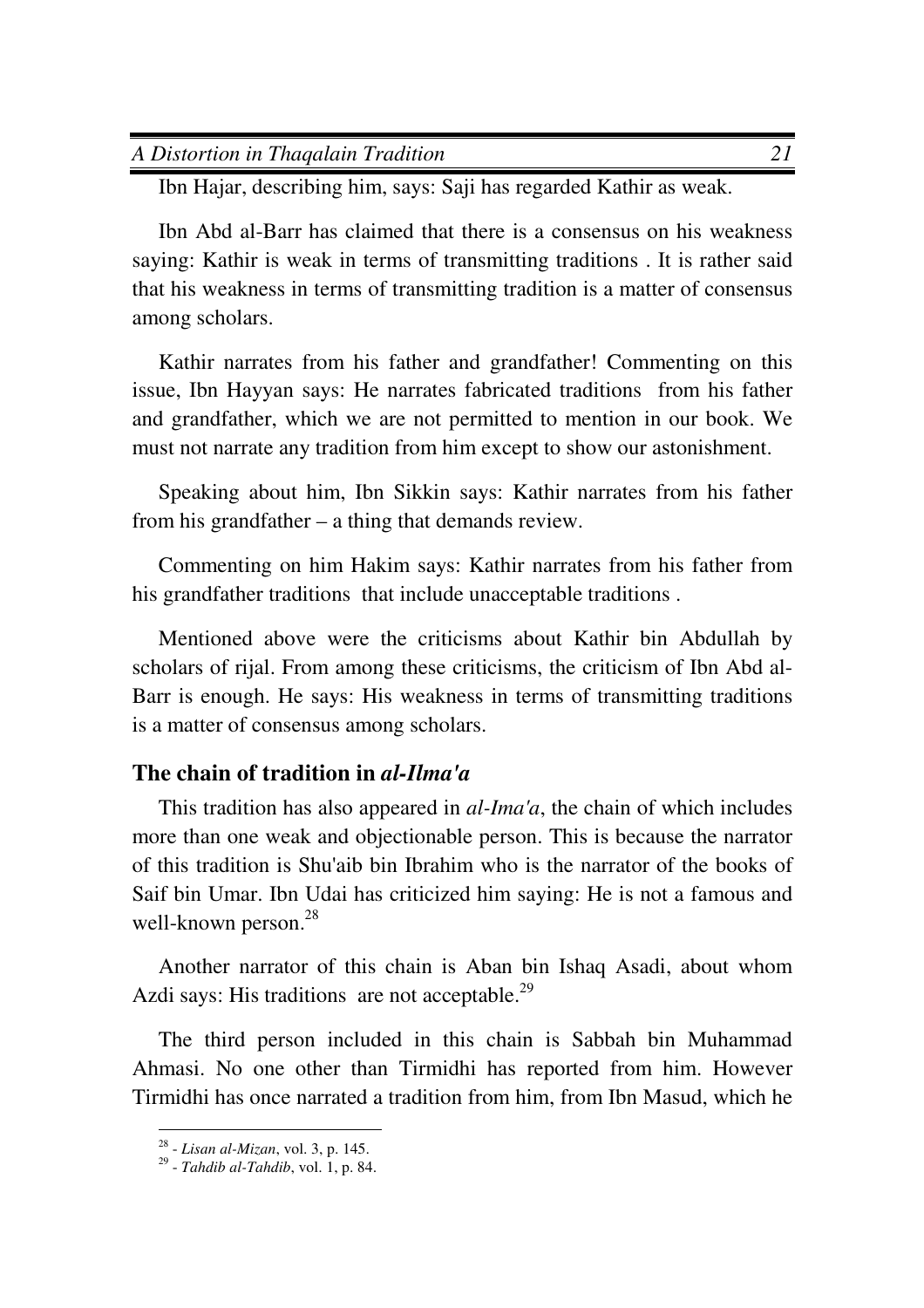himself has considered as gharib (strange). He is a person who used to narrate from reliable narrators, fabricated traditions .

Concerning him 'Aqili says: His tradition is false and incorrect. He narrates mawquf traditions as marfu'a traditions.<sup>30</sup>

It is enough for the evaluation of this chain that it includes Saif bin Umar as one of its transmitters. Concerning him, Ibn Hajar 'Asqali states: Concerning him, Ibn Mu'aeen says that he is weak in terms of transmitting traditions .

Describing him, Abu Hatam says: His traditions are not acceptable.

Concerning him, Abu Dawood says: His traditions are not reliable.

Regarding him, Nisaee says: He is weak in terms of transmitting traditions .

Dar Qutni says the same thing about him.

Speaking about him, Ibn Udai says: Some of his traditions are wellknown, but generally speaking, his traditions are not acceptable and reliable.

In regard with this figure, Ibn Hannan says: He used to narrate fabricated traditions from reliable and trustworthy persons.

Elsewhere he points out: It is said that he fabricates traditions .

As the discussion proceeds, Ibn Hajar says: Based on the remaining part of Ibn Hayyan's words, he was accused of being a disbeliever.

Barqani quotes Dar Qutni as saying: His traditions are unacceptable.

Hakim Nayshaburi has also commented on him saying: Saif is accused of being a disbeliever and he is worth nothing in terms of transmitting traditions . <sup>31</sup>

 $\overline{a}$ 

 $30$  - Ibid, vol. 4, p. 358.

 $31$  -Ibid, vol. 4, p. 259.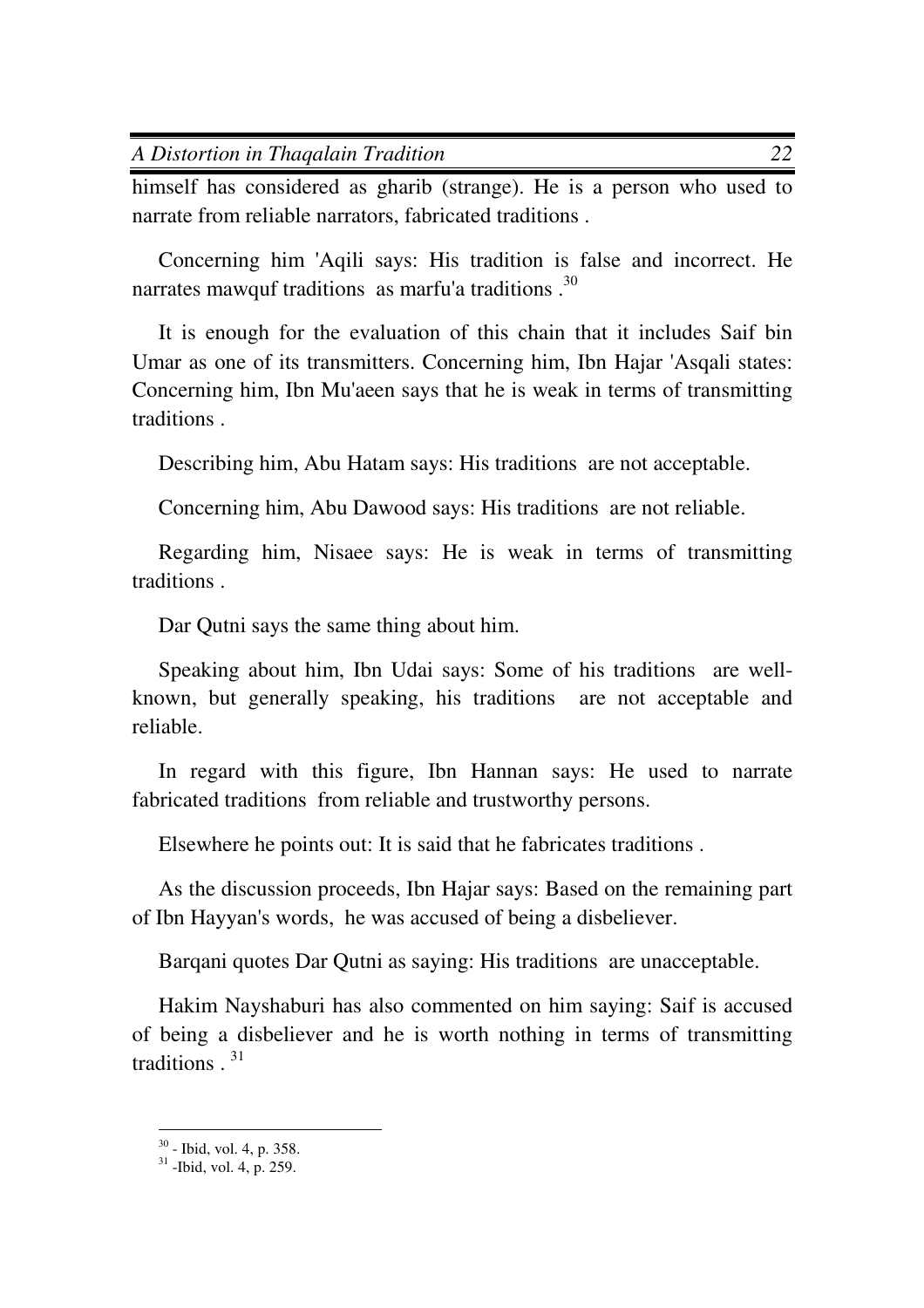| A Distortion in Thagalain Tradition |  |  |
|-------------------------------------|--|--|
|-------------------------------------|--|--|

## **The chain of this tradition in** *al-Ja'mi'a al-Saghir*

*Al-Jami'a al-Saghir* has quoted this tradition from Hakim's *al-Mustadrak*. Since we have talked about this in detail before, we are not going to make any repetition now.

## **The chain of this tradition in** *Kanz al-Ummal*

Another figure who has reported this tradition is Muttaqi Hindi. He has narrated this tradition from Hakim Nayshabur i and Abu Bakr Sha'fi'ai, from Abu Huraira.

It goes without any saying that based on what we have said thus far the fate of Abu Huraira's tradition is also obvious. Muttaqi Hindi has narrated this tradition from Hakim Nayshabur i who has narrated it from Ibn Abbas. This chain was also evaluated before. Bayhaqi has narrated this tradition from Ibn Abbas, a case that was also made clear before.

Muttaqi Hindi has narrated this tradition from *al-Ibana* which has narrated it from Abu Huraira. After narrating this tradition he says: The author of *al-Ibana* has mentioned that this tradition is gharib (strange). This is because this tradition is narrated from Abu Huraira.<sup>32</sup>

 $\overline{a}$  $32$  - See related discussions in this book, about the content of this tradition.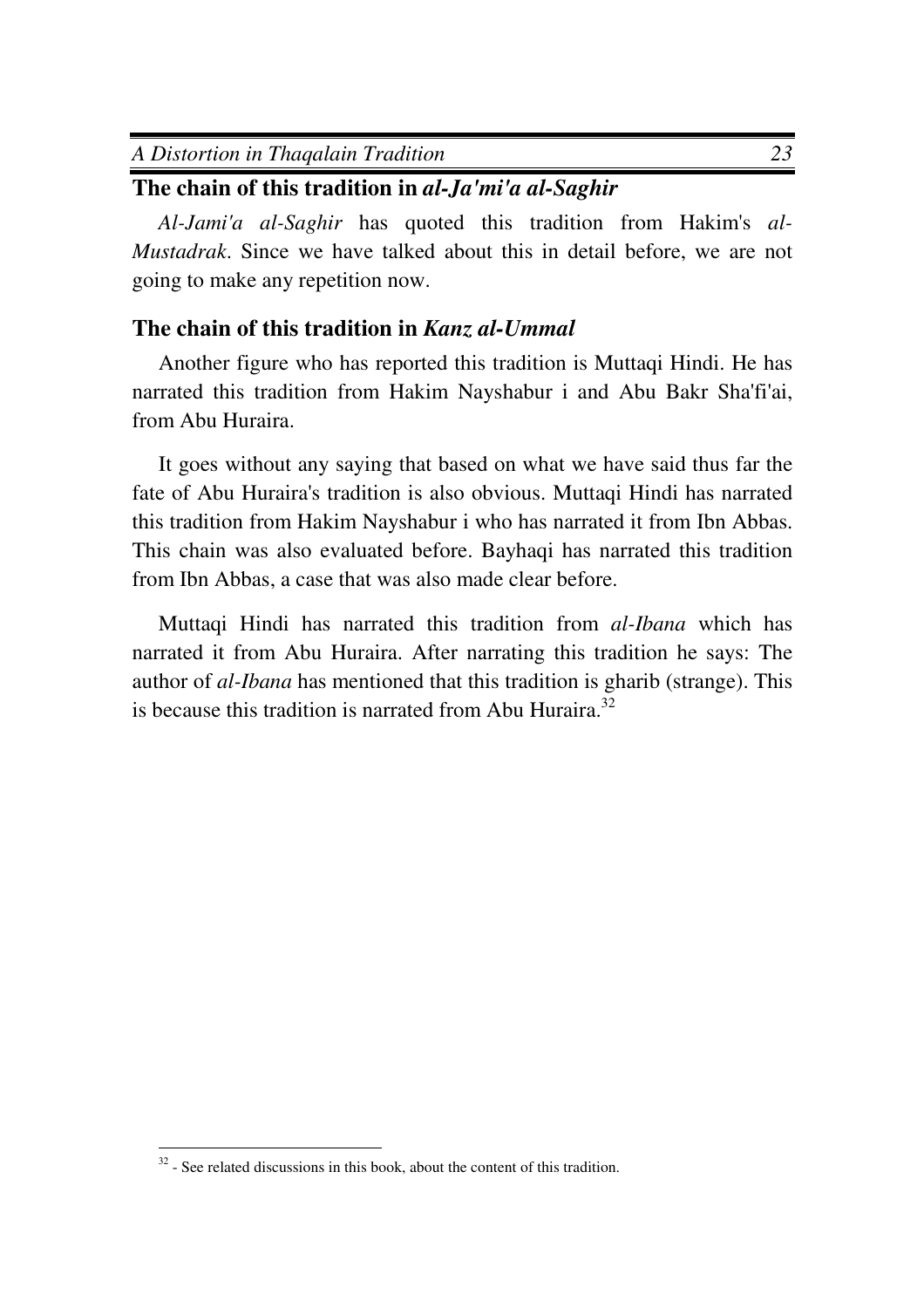# **Part Three**

# **A reflection on the text of this tradition and its meaning**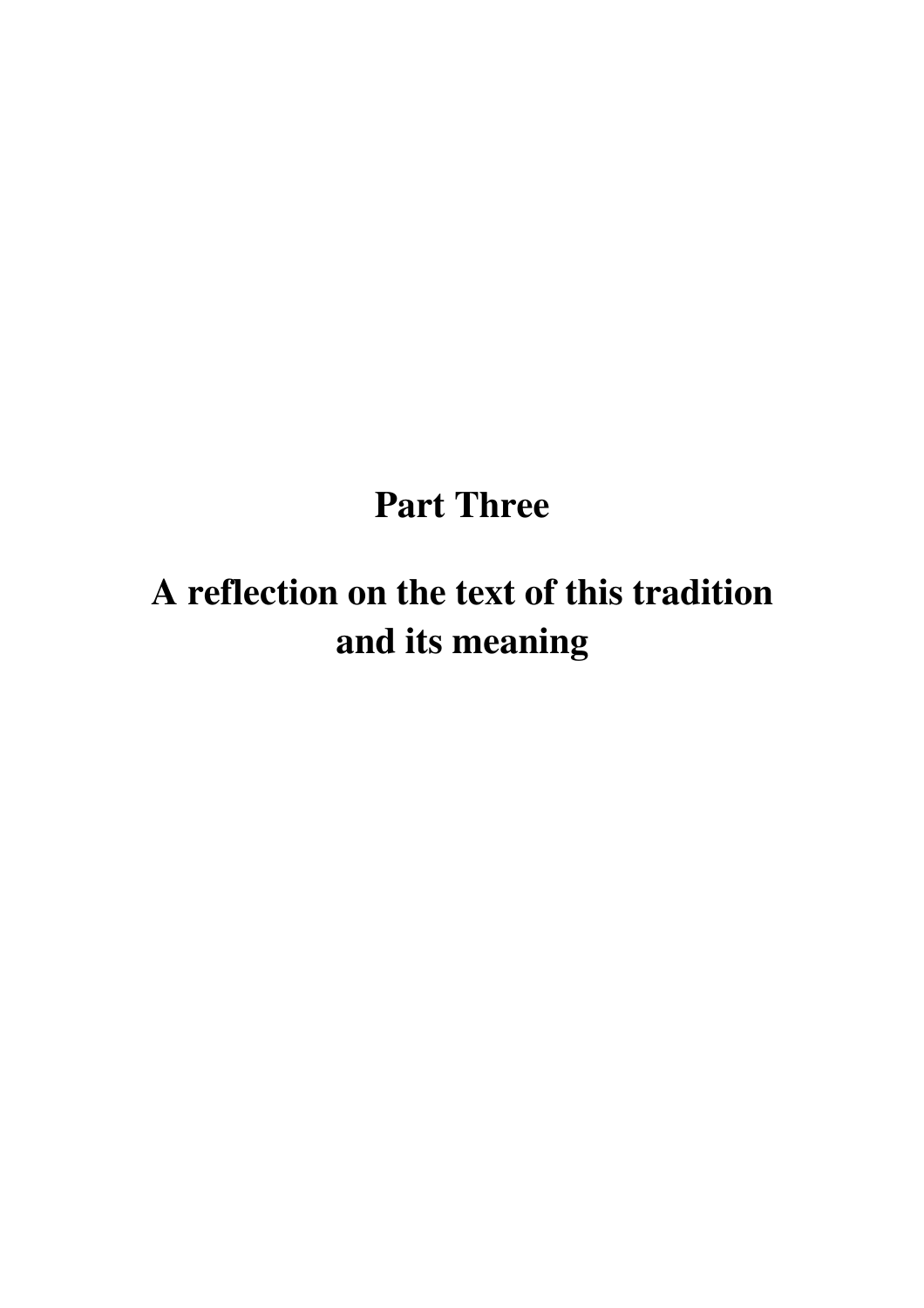## **Fabricated Tradition**

Given the preceding discussions, it is clear that the tradition containing the word 'thaqalain' (two weighty things) and its likes has no originality and is not thus correct. This is because one cannot trace any tradition containing any recommendation to 'Book and Tradition' under the heading 'thaqalain' in Sihah or Masanid. The traditions that have appeared in some books – though they have originally appeared in *al-Muwatta* and Hakim's *al-Mustadrak*- have no sound basis, particularly the rare versions of this tradition that is together with this phrase: the Holy Prophet (s) made this comment in his sermon in Farewell Hajj.

## **The motive and goal of the inventor**

There is a strong probability that those who invented this tradition with this text aimed at confronting and challenging the real 'thaqalain' tradition by this invented tradition. The real thaqalain tradition is the tradition that is a matter of consensus among Muslims and there exists certainty that the Holy Prophet (s) has mentioned it.

## **The real 'Thaqalain' tradition**

The Holy Prophet (s) has presented thaqalain tradition in different places, the most well-known of which is Ghadir where the Holy Prophet (s) after performing his Farewell Hajj gave his well-known Ghadir sermon. This is where he recommended his community to hold fast to the Book and Tradition and ordered them to follow these two precious things and stop opposing them.

 $^{33}$ .... و قد تركت فيكم ما ان اخذتم بهما لن تضلوا بعدي: كتاب الله و اهل بيتي.

"*… I left something among you. As long as you hold fast to them, you will never go astray after me: Allah's Book and my progeny*".

The Holy Prophet (s) in this sermon says emphatically that as long as his community holds fast to the Holy Quran and the Holy Prophet's progeny

 33 - *Kanz al-Ummal,* vol. 13, p. 140, Tradition no. 36441.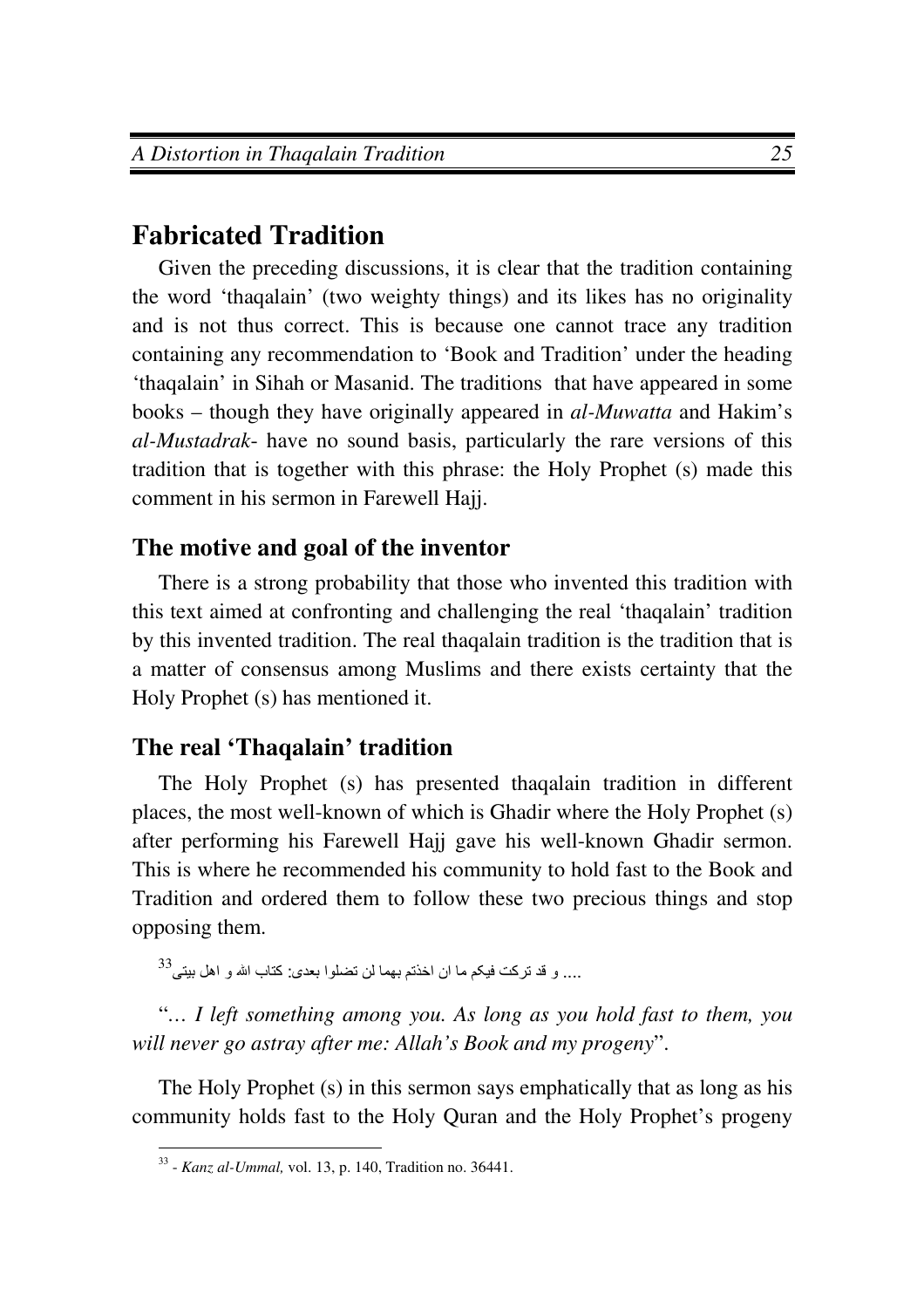| A Distortion in Thagalain Tradition |  |
|-------------------------------------|--|

(which do not separate from each other until they join him by the pool), they will not go astray.

### **Thaqalain Tradition and its Narrators**

Numerous narrators including hundreds of Hadith scholars and Huffaz (memorizers of traditions ), belonging to various centuries, have narrated thaqalain tradition from around forty male and female companions of the Holy Prophet (s) through innumerable channels, to the extent that some great scholars have compiled a book in order to collect the chains of the transmitters of this tradition. For instance scholars including Muslim bin Hajjaj, Ahmad bin Hanbal, Tirmidhi, Abu Dawood, Ibn Maja, Nisaee, Hakim Nayshabur i, Tabari, Tabarani etc. have related this tradition.

#### **Thaqalain Tradition and its Signification**

Thaqalain tradition clearly signifies that it is obligatory on Muslims to follow Prophet's progeny in every matter, religious or secular. There is no doubt in the authenticity of its chain of transmitters and the clarity of its content (in explaining the position of the Holy Prophet's progeny), though some have however, attempted in vain to question its chain and signification or distort its words and text. Others have tried to introduce the fabricated tradition of laying emphasis on holding fast to Book and Tradition, as 'thaqalain tradition'. They have taken refuge to this fabricated tradition with the aim to replace it with the real thaqalain tradition that is no doubt stated by the Holy Prophet (s)!

Based on the assessments made, we made it – thanks to God- clear that the tradition of enjoining adherence to Book and Tradition is invented and fabricated.

## **A mere probability**

The tradition of adherence to Book and Tradition is forged and invented. If we suppose that this tradition is correct having a sound origin, there is no incoherence between recommending adherence to Book and Tradition and recommending adherence to Book and Prophet's progeny. This is because there is a consensus among Muslims that all is obliged to act in accordance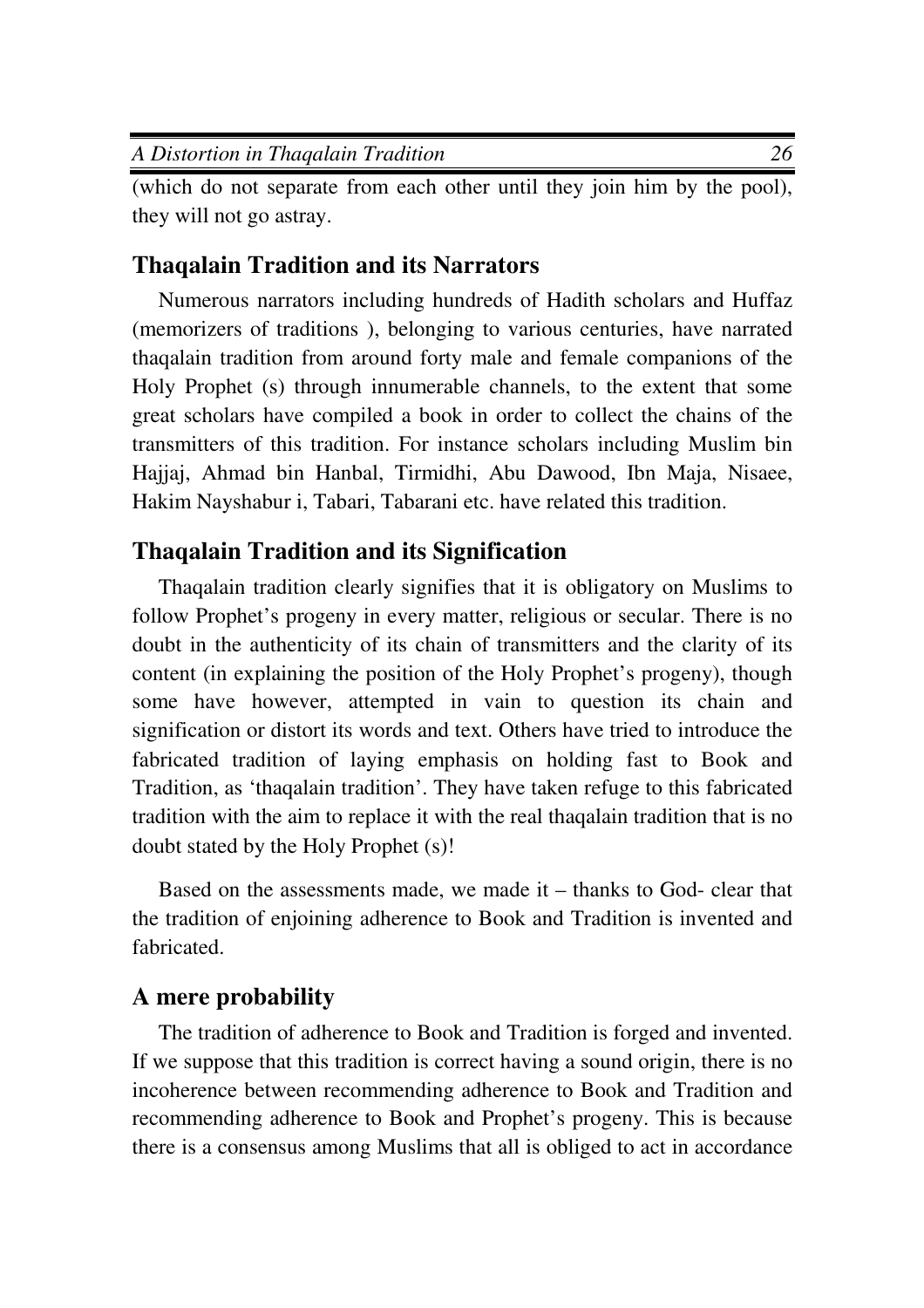| A Distortion in Thagalain Tradition |  |
|-------------------------------------|--|
|                                     |  |

with the Book and prophetic tradition. The tradition of adherence to the Book and Prophet's progeny intends to say that it is necessary to take the Holy Prophet's tradition from Prophet's progeny – not anyone else. This is what the scholars of Hadith and the commentators on this tradition have pointed out. As an instance, Muttaqi Hindi has mentioned both of these traditions under the heading 'holding fast to Book and Tradition'- a thing that does not remain hidden from the sight of those who read it.

Peace and blessing of Allah be upon Muhammad and his pure progeny. All praise belongs to Allah.